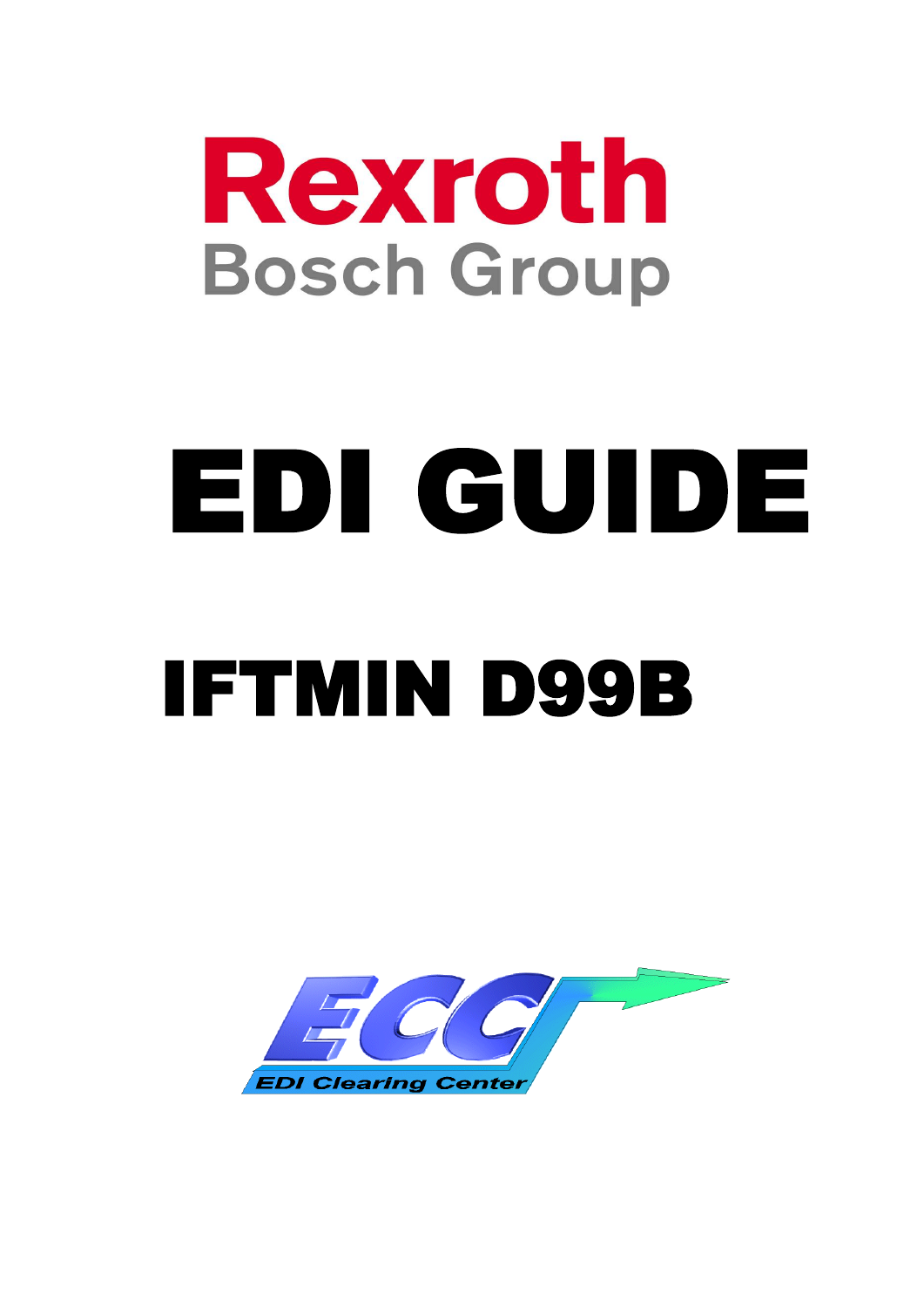



#### **Who should read this document?**

This document is for EDI-administrators who will implement this EDI-guide to be able to receive EDIFACT IFTMIN from Bosch Rexroth AG.

#### **Explanation of usage:**

First of all, the usage of each segment has to be considered, so if a segment is mandatory (M), it has to appear in the data file.

It might happen, that a segment itself is optional (O), but the elements wihtin the segment are declared as mandatory. This means, it is not required that the segment is included, but as soon as the segment is in data file, the mandatory fields must be filled.

The same procedure has to be applied to segment groups and segemnts: A segment group can be optional, while the contained segments are mandatory. In this case all mandatory segments of a segment group has to apear in the data file, if you decide to use this segment group.

In case that in a segment describtion is listed more than one segement group, you have to read them from bottom to top. The first segment group is that group which contains the segment. The next segment group above is the segment group which contains the previous segment group.

The request of certain segment groups, segments or fields may differ from the describtion of IFTMIN D99B like it is distributed from the UNECE. We have changed the request of some elements from optional to mandatory as they are important for our processes.

If you have questions to this guide, send an e-mail to: **SupportSales.EDI@de.bosch.com**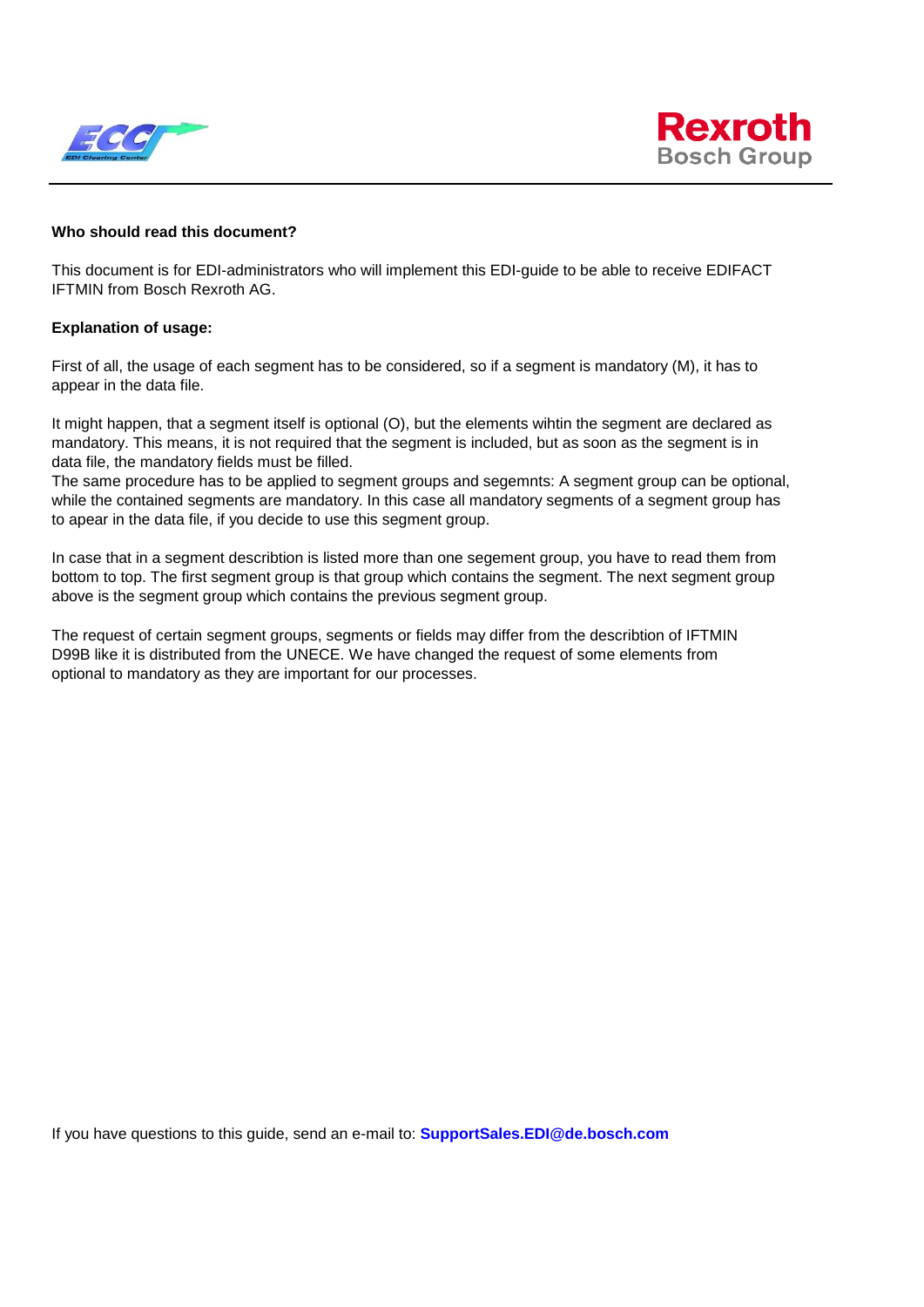



| <b>Segment</b><br><b>UNH</b><br><b>BGM</b><br><b>CTA</b><br>COM<br><b>DTM</b><br><b>TSR</b><br><b>CUX</b><br><b>MOA</b><br><b>FTX</b><br><b>CNT</b><br><b>DOC</b><br><b>GDS</b> | <b>Content</b><br>Message header<br>Beginning of message<br>Contact information<br>Communication contact<br>Date/time/period<br>Transport service requirements<br>Currencies<br>Monetary amount<br>Free text<br>Control total<br>Document/message details<br>Nature of cargo | M/O<br>M<br>M<br>O<br>O<br>O<br>$\circ$<br>$\circ$<br>$\circ$<br>O<br>O<br>$\mathsf O$<br>O | Length<br>1<br>1<br>9<br>9<br>9<br>9<br>99<br>99<br>9<br>9<br>9 |             |                                                 |
|---------------------------------------------------------------------------------------------------------------------------------------------------------------------------------|------------------------------------------------------------------------------------------------------------------------------------------------------------------------------------------------------------------------------------------------------------------------------|---------------------------------------------------------------------------------------------|-----------------------------------------------------------------|-------------|-------------------------------------------------|
| <b>LOC</b><br><b>DTM</b>                                                                                                                                                        | Segment group 1<br>Place/location identification<br>Date/time/period                                                                                                                                                                                                         | $\circ$<br>M<br>$\circ$                                                                     | 99<br>1<br>9                                                    |             | 1<br>1                                          |
| <b>TOD</b><br><b>LOC</b>                                                                                                                                                        | Segment group 2<br>Terms of delivery or transport<br>Place/location identification                                                                                                                                                                                           | $\circ$<br>M<br>O                                                                           | $\overline{2}$<br>1<br>9                                        |             | $\overline{2}$<br>$\mathbf 2$<br>$\overline{2}$ |
| <b>RFF</b><br><b>DTM</b>                                                                                                                                                        | Segment group 3<br>Reference<br>Date/time/period                                                                                                                                                                                                                             | $\circ$<br>$\circ$                                                                          | 999<br>1<br>9                                                   |             | $\ensuremath{\mathsf{3}}$<br>$\sqrt{3}$<br>3    |
| <b>GOR</b><br><b>DTM</b><br><b>LOC</b><br><b>SEL</b><br><b>FTX</b>                                                                                                              | Segment group 4<br>Governmental requirements<br>Date/time/period<br>Place/location identification<br>Seal number<br>Free text                                                                                                                                                | O<br>M<br>$\circ$<br>$\circ$<br>$\circ$<br>$\overline{O}$                                   | 9<br>1<br>9<br>9<br>9<br>9                                      |             | 4<br>4<br>4<br>4<br>4<br>4<br>4                 |
| <b>DOC</b><br><b>DTM</b>                                                                                                                                                        | Segment group 5<br>Document/message details<br>Date/time/period                                                                                                                                                                                                              | $\circ$<br>M<br>$\circ$                                                                     | 9<br>1                                                          | 5<br>5<br>5 | 4<br>4<br>4                                     |
| <b>CPI</b><br><b>RFF</b><br><b>CUX</b><br><b>LOC</b><br><b>MOA</b>                                                                                                              | Segment group 6<br>Charge payment instructions<br>Reference<br><b>Currencies</b><br>Place/location identification<br>Monetary amount                                                                                                                                         | O<br>M<br>O<br>O<br>O<br>$\circ$                                                            | 9<br>1<br>99<br>1<br>9<br>9                                     |             | 6<br>6<br>6<br>6<br>$6\phantom{1}6$<br>6        |
| <b>TCC</b><br>LOC<br><b>FTX</b><br><b>CUX</b><br>PRI<br>EQN                                                                                                                     | Segment group 7<br>Transport charge/rate calculations<br>Place/location identification<br>Free text<br>Currencies<br>Price details<br>Number of units                                                                                                                        | O<br>M<br>O<br>O<br>$\circ$<br>$\circ$<br>$\overline{O}$                                    | 99<br>1<br>1                                                    |             | 7<br>7<br>7<br>7<br>7<br>7<br>$\overline{7}$    |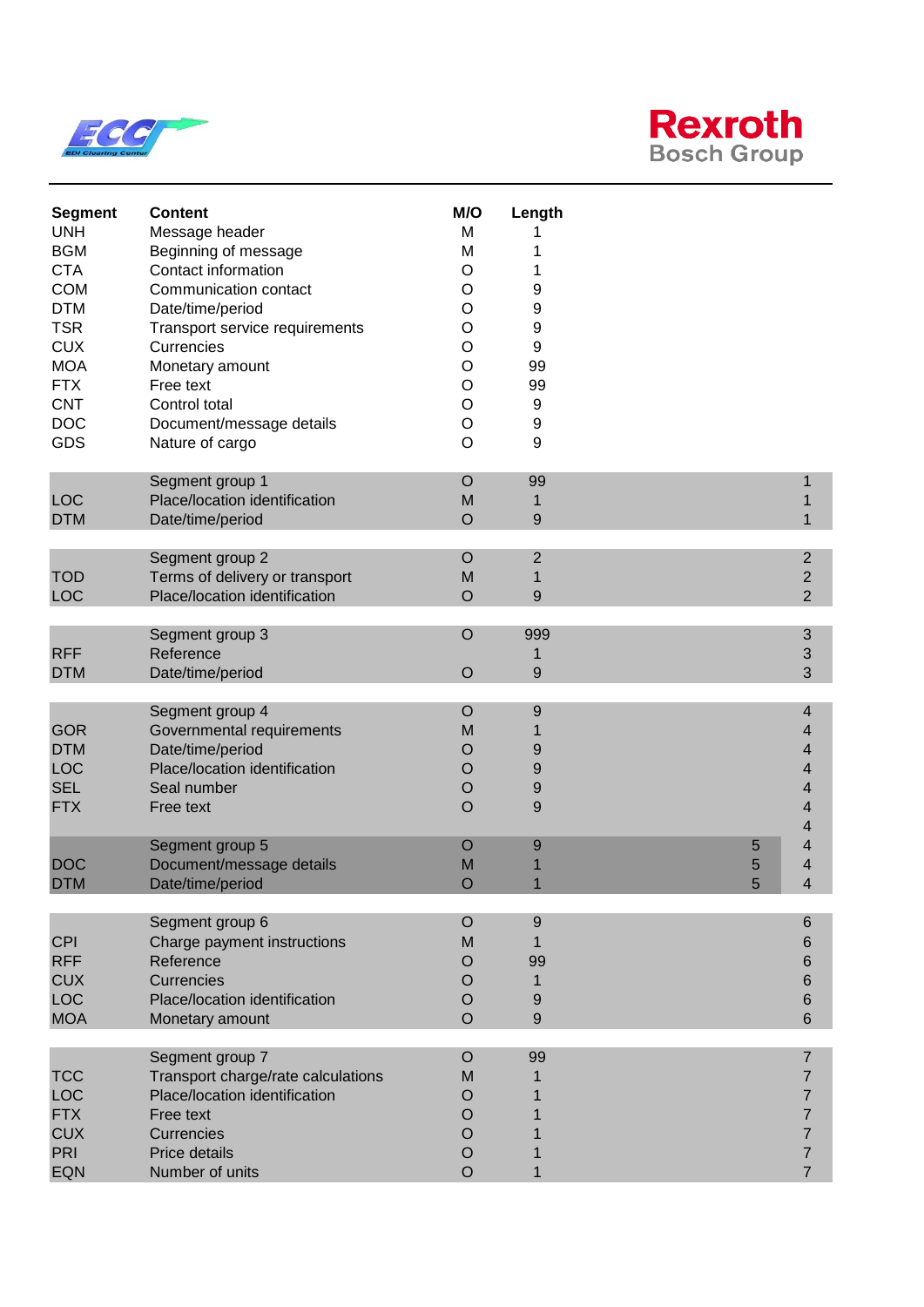| <b>PCD</b><br><b>MOA</b><br>QTY                                                                | Percentage details<br>Monetary amount<br>Quantity                                                                                                                           | $\circ$<br>$\circ$<br>$\circ$                                              | 1<br>9<br>9                 |                                              | 7<br>7<br>$\overline{7}$                     |
|------------------------------------------------------------------------------------------------|-----------------------------------------------------------------------------------------------------------------------------------------------------------------------------|----------------------------------------------------------------------------|-----------------------------|----------------------------------------------|----------------------------------------------|
| <b>TDT</b><br><b>DTM</b><br><b>TSR</b>                                                         | Segment group 8<br>Details of transport<br>Date/time/period<br>Transport service requirements                                                                               | $\circ$<br>M<br>O<br>$\circ$                                               | 99<br>1<br>9<br>9           |                                              | $\bf 8$<br>$\bf 8$<br>$\bf8$<br>$\bf8$<br>8  |
| <b>LOC</b><br><b>DTM</b>                                                                       | Segment group 9<br>Place/location identification<br>Date/time/period                                                                                                        | $\circ$<br>M<br>$\circ$                                                    | 99<br>1<br>9                | 9<br>9<br>9                                  | 8<br>$\bf 8$<br>8<br>8                       |
| <b>RFF</b><br><b>DTM</b>                                                                       | Segment group 10<br>Reference<br>Date/time/period                                                                                                                           | $\circ$<br>M<br>$\circ$                                                    | 9<br>1                      | 10<br>10<br>10                               | $\bf 8$<br>$\bf 8$<br>8                      |
| <b>NAD</b><br><b>LOC</b><br><b>MOA</b>                                                         | Segment group 11<br>Name and address<br>Place/location identification<br>Monetary amount                                                                                    | M<br>M<br>$\circ$<br>O                                                     | 99<br>1<br>9<br>9           |                                              | 11<br>11<br>11<br>11<br>11                   |
| <b>CTA</b><br><b>COM</b>                                                                       | Segment group 12<br><b>Contact information</b><br><b>Communication contact</b>                                                                                              | $\circ$<br>M<br>O                                                          | 9<br>1<br>9                 | 12<br>12<br>12                               | 11<br>11<br>11                               |
| <b>DOC</b><br><b>DTM</b>                                                                       | Segment group 13<br>Document/message details<br>Date/time/period                                                                                                            | $\circ$<br>M<br>$\circ$                                                    | $9$<br>1<br>1               | 13<br>13<br>13                               | 11<br>11<br>11<br>11<br>11                   |
| <b>TCC</b><br><b>CUX</b><br><b>PRI</b><br><b>EQN</b><br><b>PCD</b><br><b>MOA</b><br><b>QTY</b> | Segment group 14<br>Transport charge/rate calculations<br><b>Currencies</b><br><b>Price details</b><br>Number of units<br>Percentage details<br>Monetary amount<br>Quantity | O<br>M<br>O<br>$\circ$<br>O<br>$\overline{O}$<br>$\circ$<br>$\overline{O}$ | 99<br>9<br>9                | 14<br>14<br>14<br>14<br>14<br>14<br>14<br>14 | 11<br>11<br>11<br>11<br>11<br>11<br>11<br>11 |
| <b>RFF</b><br><b>DTM</b>                                                                       | Segment group 15<br>Reference<br>Date/time/period                                                                                                                           | $\circ$<br>M<br>O                                                          | 9<br>1<br>9                 | 15<br>15<br>15                               | 11<br>11<br>11<br>11                         |
| <b>CPI</b><br><b>RFF</b><br><b>CUX</b><br><b>LOC</b><br><b>MOA</b>                             | Segment group 16<br>Charge payment instructions<br>Reference<br><b>Currencies</b><br>Place/location identification<br>Monetary amount                                       | O<br>M<br>Ő<br>Ő<br>O<br>$\circ$                                           | 9<br>1<br>99<br>1<br>9<br>9 | 16<br>16<br>16<br>16<br>16<br>16             | 11<br>11<br>11<br>11<br>11<br>11<br>11       |
| <b>TSR</b><br><b>RFF</b><br><b>LOC</b><br><b>TPL</b><br><b>FTX</b>                             | Segment group 17<br><b>Transport service requirements</b><br>Reference<br>Place/location identification<br><b>Transport placement</b><br>Free text                          | O<br>M<br>O<br>$\circ$<br>$\circ$<br>$\circ$                               | 99<br>9                     | 17<br>17<br>17<br>17<br>17<br>17             | 11<br>11<br>11<br>11<br>11<br>11<br>11       |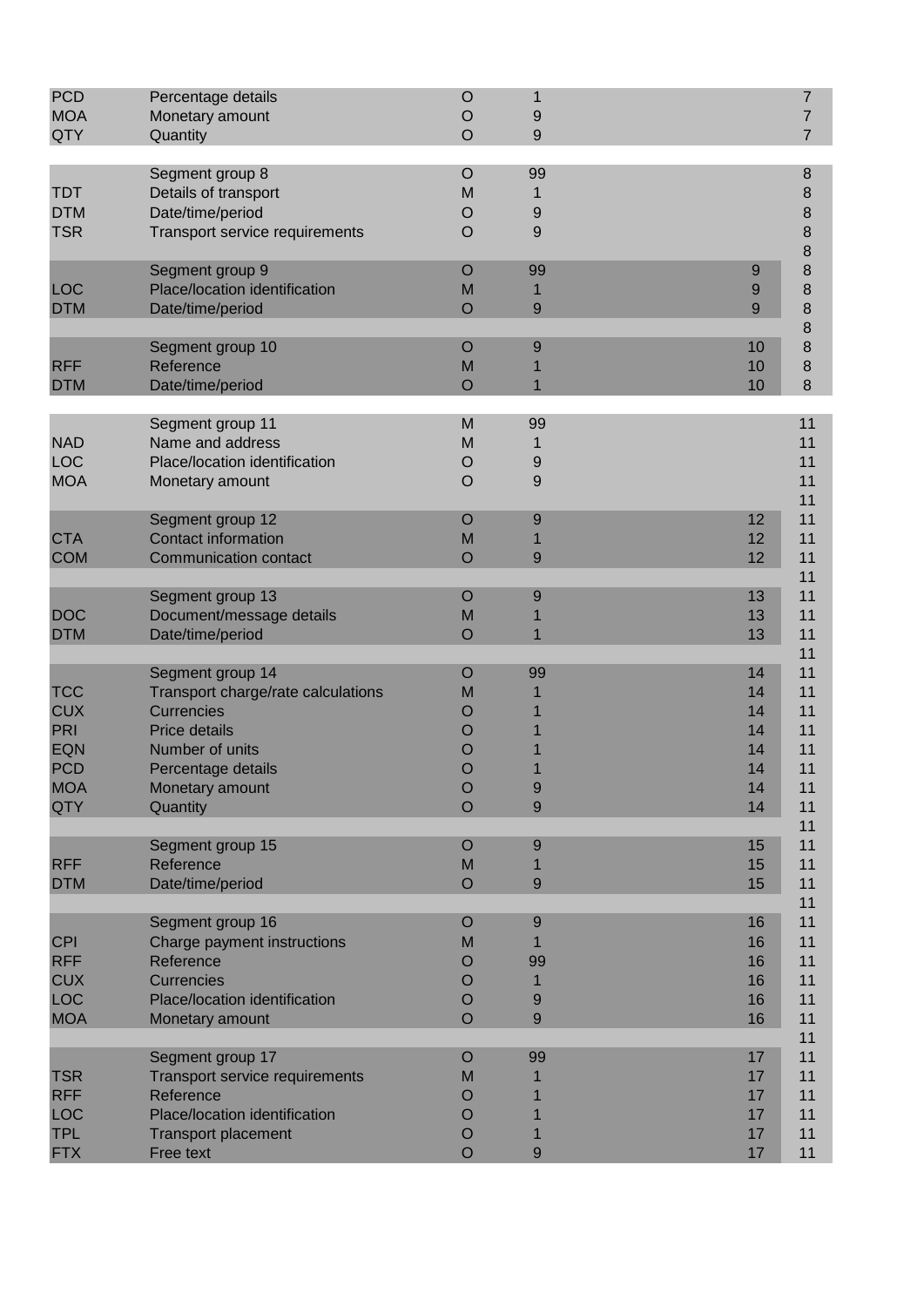| <b>GID</b><br><b>HAN</b><br><b>TMP</b><br><b>RNG</b><br><b>TMD</b><br><b>LOC</b><br><b>MOA</b><br><b>PIA</b><br><b>FTX</b><br><b>PCD</b> | Segment group 18<br>Goods item details<br>Handling instructions<br>Temperature<br>Range details<br>Transport movement details<br>Place/location identification<br>Monetary amount<br>Additional product id<br>Free text<br>Percentage details | $\circ$<br>M<br>$\circ$<br>O<br>O<br>O<br>$\circ$<br>$\circ$<br>$\circ$<br>$\circ$<br>$\overline{O}$ | 999<br>1<br>99<br>1<br>1<br>1<br>9<br>9<br>9<br>99<br>$9\,$ |                |                                        | 18<br>18<br>18<br>18<br>18<br>18<br>18<br>18<br>18<br>18<br>18<br>18 |
|------------------------------------------------------------------------------------------------------------------------------------------|-----------------------------------------------------------------------------------------------------------------------------------------------------------------------------------------------------------------------------------------------|------------------------------------------------------------------------------------------------------|-------------------------------------------------------------|----------------|----------------------------------------|----------------------------------------------------------------------|
| <b>NAD</b><br><b>DTM</b><br><b>LOC</b><br><b>GDS</b>                                                                                     | Segment group 19<br>Name and address<br>Date/time/period<br>Place/location identification<br>Nature of cargo                                                                                                                                  | $\circ$<br>M<br>$\circ$<br>$\circ$<br>$\overline{O}$                                                 | 9<br>1<br>1<br>9<br>9                                       |                | 19<br>19<br>19<br>19<br>19             | 18<br>18<br>18<br>18<br>18<br>18                                     |
| <b>MEA</b><br><b>EQN</b>                                                                                                                 | Segment group 20<br><b>Measurements</b><br>Number of units                                                                                                                                                                                    | $\circ$<br>M<br>$\circ$                                                                              | 99<br>1<br>$\mathbf 1$                                      |                | 20<br>20<br>20                         | 18<br>18<br>18<br>18                                                 |
| <b>DIM</b><br><b>EQN</b>                                                                                                                 | Segment group 21<br><b>Dimensions</b><br>Number of units                                                                                                                                                                                      | $\circ$<br>M<br>$\circ$                                                                              | 99<br>1<br>$\mathbf 1$                                      |                | 21<br>21<br>21                         | 18<br>18<br>18<br>18                                                 |
| <b>RFF</b><br><b>DTM</b>                                                                                                                 | Segment group 22<br>Reference<br>Date/time/period                                                                                                                                                                                             | $\circ$<br>M<br>$\circ$                                                                              | 9<br>$\mathbf 1$<br>9                                       |                | 22<br>22<br>22                         | 18<br>18<br>18<br>18                                                 |
| <b>PCI</b><br><b>RFF</b><br><b>DTM</b><br><b>GIN</b>                                                                                     | Segment group 23<br>Package identification<br>Reference<br>Date/time/period<br>Goods identity number                                                                                                                                          | $\circ$<br>M<br>O<br>$\circ$<br>$\overline{O}$                                                       | 999<br>1<br>1<br>1<br>10                                    |                | 23<br>23<br>23<br>23<br>23             | 18<br>18<br>18<br>18<br>18<br>18                                     |
| <b>DOC</b><br><b>DTM</b>                                                                                                                 | Segment group 24<br>Document/message details<br>Date/time/period                                                                                                                                                                              | O<br>M<br>$\circ$                                                                                    | 9<br>$\mathsf 9$                                            |                | 24<br>24<br>24                         | 18<br>18<br>18<br>18                                                 |
| <b>GOR</b><br><b>DTM</b><br><b>LOC</b><br><b>SEL</b><br><b>FTX</b>                                                                       | Segment group 25<br>Governmental requirements<br>Date/time/period<br>Place/location identification<br>Seal number<br>Free text                                                                                                                | $\circ$<br>M<br>O<br>O<br>O<br>$\circ$                                                               | $\boldsymbol{9}$<br>1<br>9<br>9<br>9<br>$\overline{9}$      |                | 25<br>25<br>25<br>25<br>25<br>25<br>25 | 18<br>18<br>18<br>18<br>18<br>18<br>18                               |
| <b>DOC</b><br><b>DTM</b>                                                                                                                 | Segment group 26<br>Document/message details<br>Date/time/period                                                                                                                                                                              | $\circ$<br>M<br>$\circ$                                                                              | 9                                                           | 26<br>26<br>26 | 25<br>25<br>25                         | 18<br>18<br>18<br>18                                                 |
| <b>TPL</b>                                                                                                                               | Segment group 27<br><b>Transport placement</b>                                                                                                                                                                                                | $\circ$<br>M                                                                                         | 9<br>1                                                      |                | 27<br>27<br>27                         | 18<br>18<br>18                                                       |
| <b>MEA</b><br><b>EQN</b>                                                                                                                 | Segment group 28<br><b>Measurements</b><br>Number of units                                                                                                                                                                                    | $\circ$<br>M<br>$\circ$                                                                              | 9<br>1                                                      | 28<br>28<br>28 | 27<br>27<br>27                         | 18<br>18<br>18                                                       |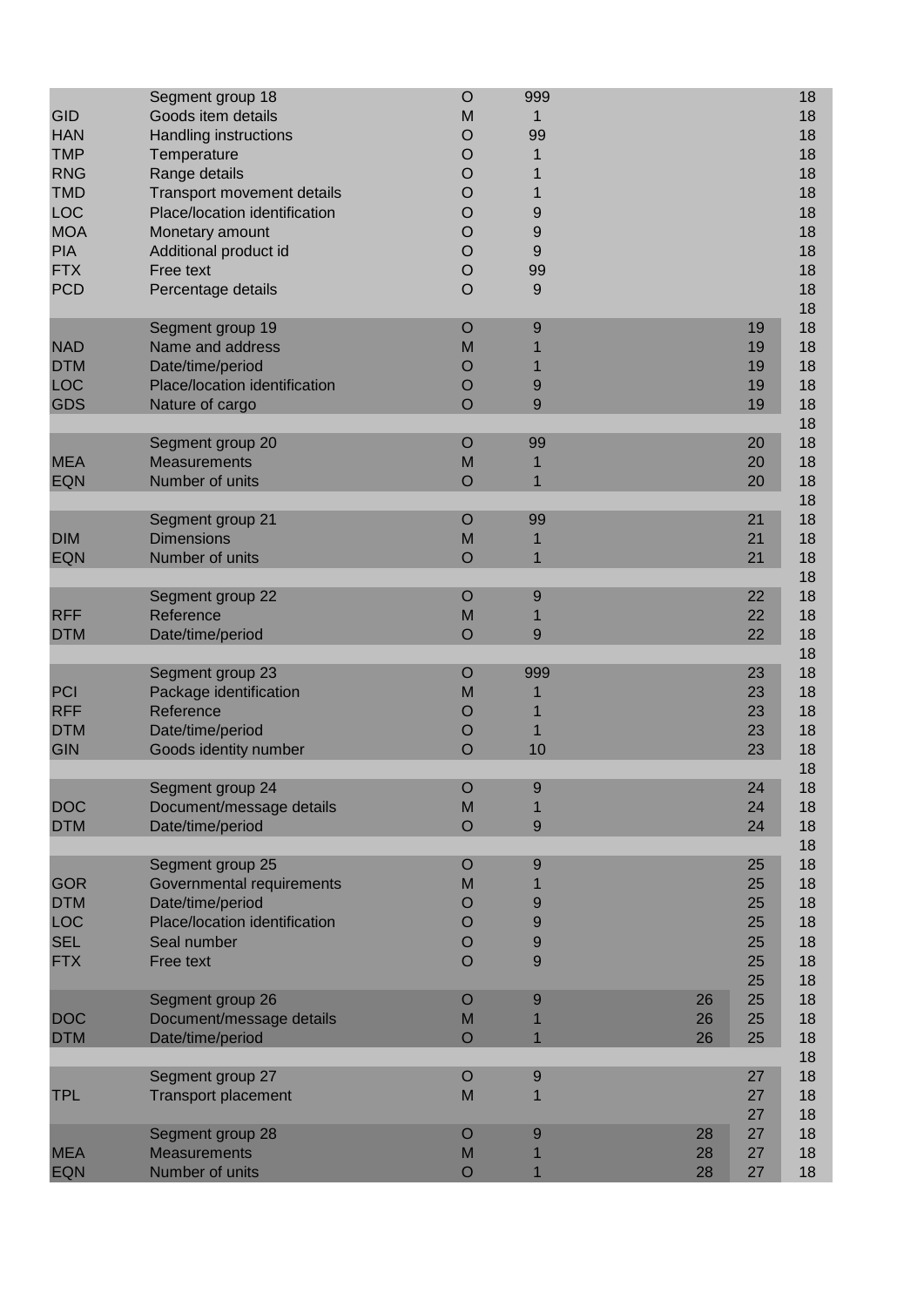|                          |                                           |                    |                           |    |          |          | 18       |
|--------------------------|-------------------------------------------|--------------------|---------------------------|----|----------|----------|----------|
| <b>SGP</b>               | Segment group 29                          | O<br>M             | 999                       |    |          | 29<br>29 | 18<br>18 |
|                          | Split goods placement                     |                    | 1                         |    |          | 29       | 18       |
|                          | Segment group 30                          | $\circ$            | $\overline{9}$            |    | 30       | 29       | 18       |
| <b>MEA</b>               | <b>Measurements</b>                       | M                  |                           |    | 30       | 29       | 18       |
| <b>EQN</b>               | Number of units                           | $\circ$            |                           |    | 30       | 29       | 18<br>18 |
|                          | Segment group 31                          | $\circ$            | 99                        |    |          | 31       | 18       |
| <b>TCC</b>               | Transport charge/rate calculations        | M                  | 1                         |    |          | 31       | 18       |
| <b>CUX</b>               | <b>Currencies</b>                         | O                  |                           |    |          | 31       | 18       |
| <b>PRI</b><br><b>EQN</b> | <b>Price details</b><br>Number of units   | $\circ$            |                           |    |          | 31       | 18<br>18 |
| <b>PCD</b>               | Percentage details                        | $\circ$<br>$\circ$ |                           |    |          | 31<br>31 | 18       |
| <b>MOA</b>               | Monetary amount                           | $\circ$            | 9                         |    |          | 31       | 18       |
| <b>QTY</b>               | Quantity                                  | $\circ$            | $\boldsymbol{9}$          |    |          | 31       | 18       |
| <b>LOC</b>               | Place/location identification             | $\overline{O}$     | 9                         |    |          | 31       | 18       |
|                          |                                           |                    |                           |    |          |          | 18       |
| <b>DGS</b>               | Segment group 32<br>Dangerous goods       | $\circ$<br>M       | 99<br>$\mathbf 1$         |    |          | 32<br>32 | 18<br>18 |
| <b>FTX</b>               | Free text                                 | $\circ$            | 99                        |    |          | 32       | 18       |
|                          |                                           |                    |                           |    |          | 32       | 18       |
|                          | Segment group 33                          | $\circ$            | $\overline{9}$            |    | 33       | 32       | 18       |
| <b>CTA</b>               | <b>Contact information</b>                | M                  | 1                         |    | 33       | 32       | 18       |
| <b>COM</b>               | <b>Communication contact</b>              | $\circ$            | 9                         |    | 33<br>33 | 32<br>32 | 18<br>18 |
|                          | Segment group 34                          | O                  | $\overline{9}$            |    | 33       | 32       | 18       |
| <b>MEA</b>               | <b>Measurements</b>                       | M                  | 1                         |    | 33       | 32       | 18       |
| <b>EQN</b>               | Number of units                           | $\circ$            | 1                         |    | 33       | 32       | 18       |
|                          |                                           |                    |                           |    | 33       | 32       | 18       |
| <b>SGP</b>               | Segment group 35<br>Split goods placement | $\circ$<br>M       | 999<br>1                  |    | 33<br>33 | 32<br>32 | 18<br>18 |
|                          |                                           |                    |                           |    | 33       | 32       | 18       |
|                          | Segment group 36                          | O                  | 9                         | 36 | 33       | 32       | 18       |
| <b>MEA</b>               | <b>Measurements</b>                       | M                  |                           | 36 | 33       | 32       | 18       |
| <b>EQN</b>               | Number of units                           | $\overline{O}$     |                           | 36 | 33       | 32       | 18       |
|                          | Segment group 37                          | O                  | 999                       |    |          |          | 37       |
| <b>EQD</b>               | <b>Equipment details</b>                  | M                  |                           |    |          |          | 37       |
| <b>EQN</b>               | Number of units                           | O                  | 1                         |    |          |          | 37       |
| <b>TMD</b>               | Transport movement details                | O                  | 1                         |    |          |          | 37       |
| <b>MEA</b><br><b>DIM</b> | <b>Measurements</b><br><b>Dimensions</b>  | O<br>$\circ$       | $\boldsymbol{9}$<br>$9\,$ |    |          |          | 37<br>37 |
| <b>SEL</b>               | Seal number                               | $\circ$            | 99                        |    |          |          | 37       |
| <b>TPL</b>               | <b>Transport placement</b>                | $\circ$            | 9                         |    |          |          | 37       |
| <b>HAN</b>               | <b>Handling instructions</b>              | $\circ$            | 1                         |    |          |          | 37       |
| <b>TMP</b>               | Temperature                               | $\circ$            | 1                         |    |          |          | 37       |
| <b>FTX</b>               | Free text                                 | $\circ$            | $\boldsymbol{9}$          |    |          |          | 37       |
| <b>RFF</b>               | Reference                                 | $\circ$            | 9                         |    |          |          | 37<br>37 |
|                          | Segment group 38                          | O                  | 99                        |    |          | 38       | 37       |
| <b>TCC</b>               | Transport charge/rate calculations        | M                  |                           |    |          | 38       | 37       |
| <b>CUX</b>               | <b>Currencies</b>                         | $\circ$            |                           |    |          | 38       | 37       |
| PRI                      | Price details                             | $\circ$            |                           |    |          | 38       | 37       |
| <b>EQN</b><br><b>PCD</b> | Number of units<br>Percentage details     | $\circ$<br>$\circ$ |                           |    |          | 38<br>38 | 37<br>37 |
| <b>MOA</b>               | Monetary amount                           | $\overline{O}$     | 9                         |    |          | 38       | 37       |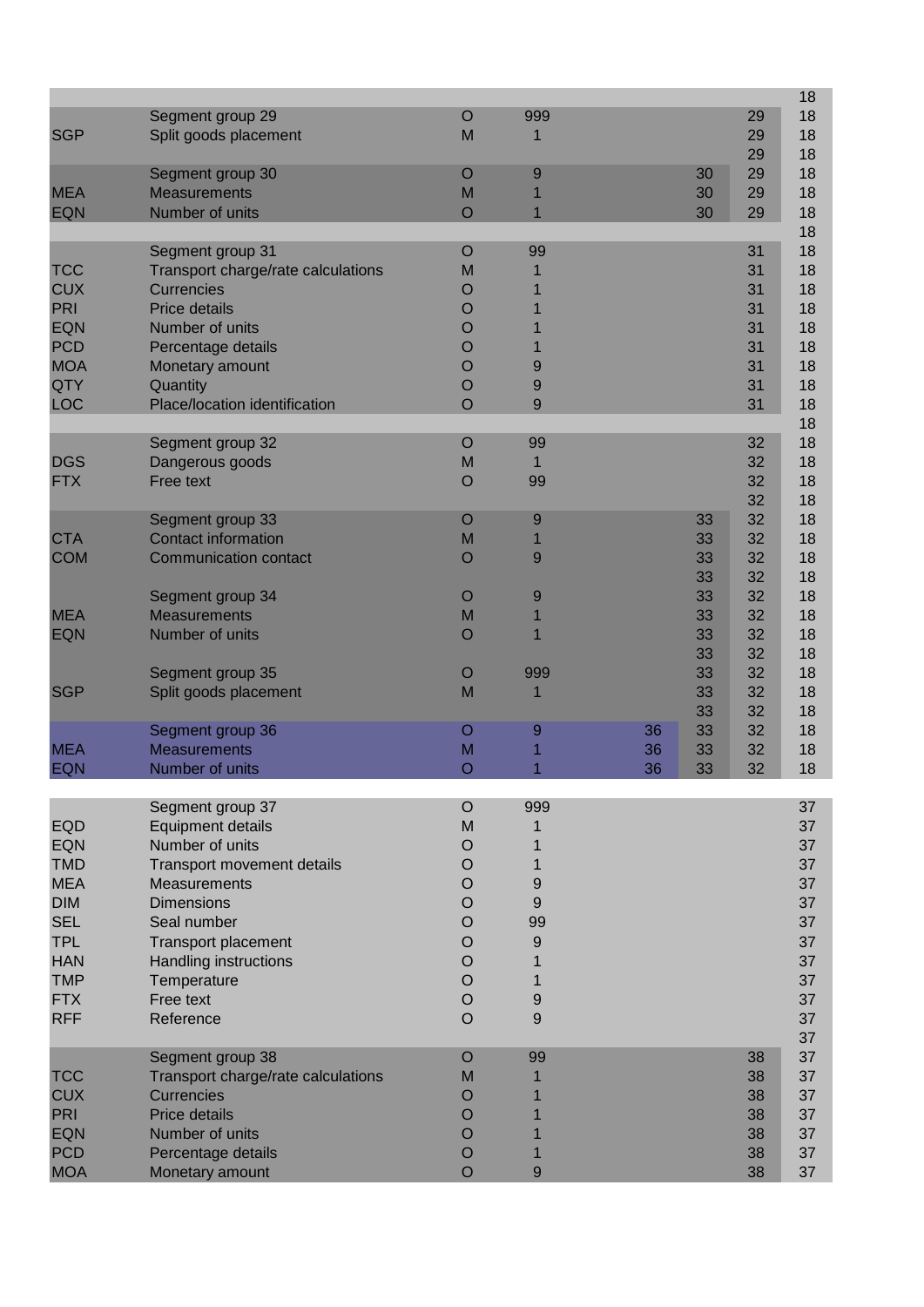| QTY        | Quantity                     | O       | 9  |    | 38 | 37 |
|------------|------------------------------|---------|----|----|----|----|
|            |                              |         |    |    |    | 37 |
|            | Segment group 39             | O       | 9  |    | 39 | 37 |
| <b>NAD</b> | Name and address             | M       |    |    | 39 | 37 |
| <b>DTM</b> | Date/time/period             | O       |    |    | 39 | 37 |
|            |                              |         |    |    | 39 | 37 |
|            | Segment group 40             | O       | 9  | 40 | 39 | 37 |
| <b>CTA</b> | <b>Contact information</b>   | M       |    | 40 | 39 | 37 |
| <b>COM</b> | <b>Communication contact</b> | O       | 9  | 40 | 39 | 37 |
|            |                              |         |    |    |    | 37 |
|            | Segment group 41             | O       | 99 |    | 41 | 37 |
| <b>EQA</b> | Attached equipment           | M       |    |    | 41 | 37 |
| <b>EQN</b> | Number of units              | O       |    |    | 41 | 37 |
|            |                              |         |    |    |    | 37 |
|            | Segment group 42             | O       | 99 |    | 42 | 37 |
| <b>DGS</b> | Dangerous goods              | M       |    |    | 42 | 37 |
| <b>FTX</b> | Free text                    | $\circ$ | 9  |    | 42 | 37 |
|            |                              |         |    |    | 42 | 37 |
|            | Segment group 43             | O       | 9  | 43 | 42 | 37 |
| <b>CTA</b> | <b>Contact information</b>   | M       |    | 43 | 42 | 37 |
| <b>COM</b> | <b>Communication contact</b> | O       | 9  | 43 | 42 | 37 |
|            |                              |         |    |    |    |    |

UNT Message trailer

1

M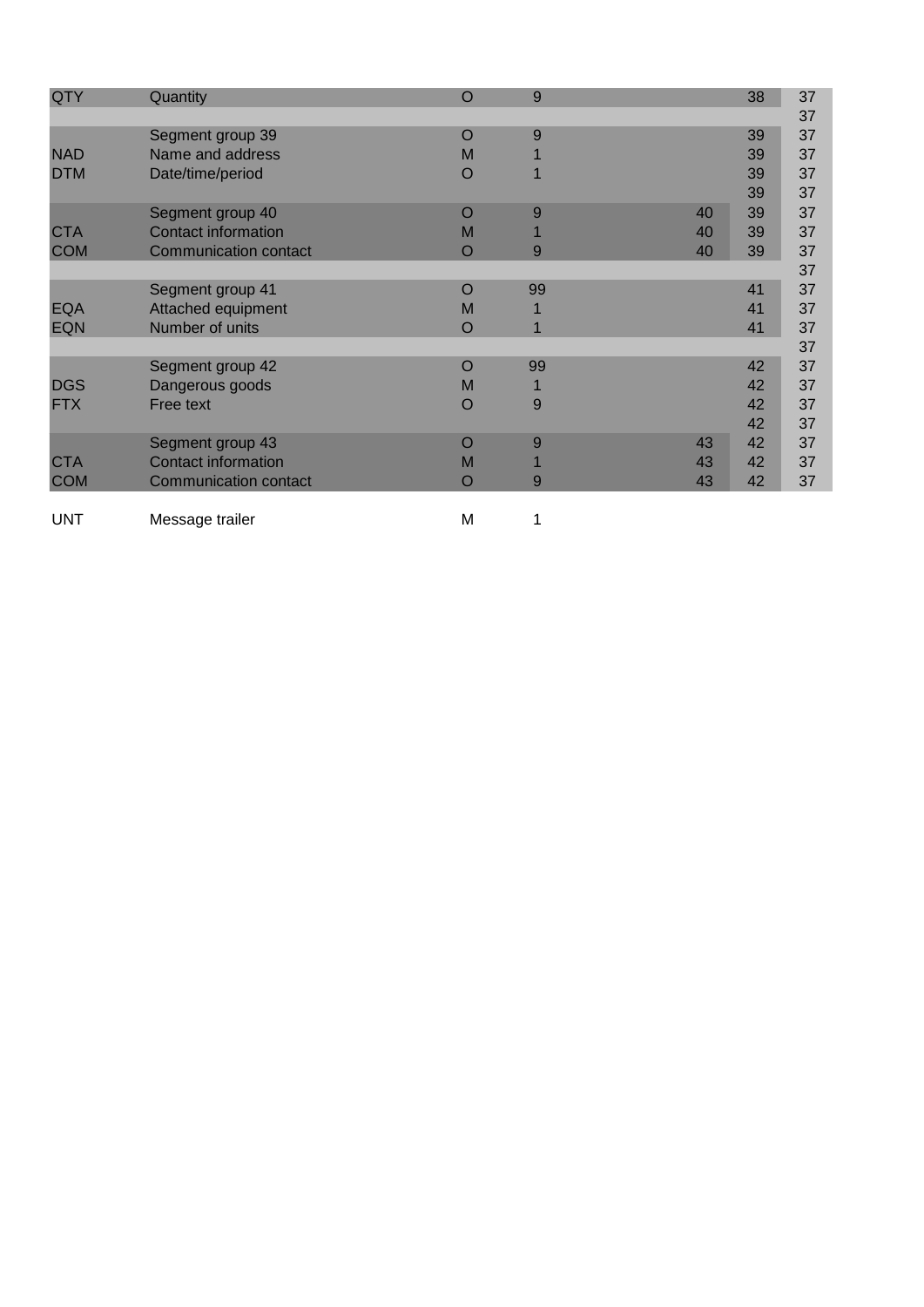



| <b>UNB</b>  | <b>Interchange Header</b>                     | M              | 1                       |          |                                             |
|-------------|-----------------------------------------------|----------------|-------------------------|----------|---------------------------------------------|
| Function    | To start, identify and specify an interchange |                |                         |          |                                             |
| <b>S001</b> | <b>SYNTAX IDENTIFIER</b>                      | M              | $\overline{1}$          |          |                                             |
|             | 0001 Syntax identifier                        | M              |                         | an.4     | <b>UNOB</b>                                 |
|             | 0002 Syntax version number                    | M              |                         | a.1      | $\overline{2}$                              |
|             |                                               |                |                         |          |                                             |
| <b>S002</b> | <b>INTERCHANGE SENDER</b>                     | M              | $\mathbf{1}$            |          |                                             |
|             | 0004 Sender identification                    | M              |                         |          | an35 our sender ID                          |
|             | 0007 Partner identification                   | M              |                         | an.4     | <b>ZZ</b>                                   |
|             | 0008 Adress for reverse routing               | $\overline{O}$ |                         | an. $14$ |                                             |
|             |                                               |                |                         |          |                                             |
| <b>S003</b> | <b>INTERCHANGE RECIPIENT</b>                  | M              | $\overline{\mathbf{1}}$ |          |                                             |
|             | 0010 Recipient Identification                 | M              |                         |          | an35 your receiver ID                       |
|             | 0007 Partner identification                   | M              |                         | an.4     | <b>ZZ</b>                                   |
|             | 0014 Routing adress                           | $\circ$        |                         | an14     |                                             |
|             |                                               |                |                         |          |                                             |
| <b>S004</b> | <b>DATE/TIME OF PREPARATION</b>               | M              | $\overline{1}$          |          |                                             |
| 0017        | Date                                          | M              |                         | n.6      | YYMMDD                                      |
|             | 0019 Time                                     | M              |                         | n.A      | <b>HHMM</b>                                 |
|             |                                               |                |                         |          |                                             |
| 0020        | INTERCHANGE CONTROL REFERENCE                 | M              | $\mathbf{1}$            |          | an14 unique reference assigned by<br>sender |
|             |                                               |                |                         |          |                                             |
| <b>S005</b> | <b>RECIPIENTS REFERENCE, PASSWORD</b>         | $\mathbf{o}$   | $\mathbf{1}$            |          |                                             |
|             | 0022 Recipients reference, password           | M              |                         |          | an14 as specified                           |
|             | 0025 Recipients reference, password qualifier | $\circ$        |                         | an.2     |                                             |
|             |                                               |                |                         |          |                                             |
| 0026        | <b>APPLICATION REFERENCE</b>                  | $\circ$        | 1                       |          | an14 IFTMIN                                 |
|             |                                               |                |                         |          |                                             |
| 0029        | PROCESSING PRIORITY CODE                      | $\Omega$       | 1                       | an.1     |                                             |
|             |                                               |                |                         |          |                                             |
| 0031        | ACKNOWLEDGEMENT REQUEST                       | $\circ$        | $\mathbf{1}$            | n.1      |                                             |
|             |                                               |                |                         |          |                                             |
| 0032        | COMMUNICATIONS AGREEMENT ID                   | $\circ$        | $\mathbf{1}$            | an35     |                                             |
|             |                                               |                |                         |          |                                             |
| 0035        | <b>TEST INDICATOR</b>                         | $\circ$        | $\mathbf 1$             | n.1      | "1" in case of a test                       |

**Example:** UNB+UNOB:2+BOSCH REXROTH:ZZ+9999999999:ZZ+060101:1300+00091++IFTMIN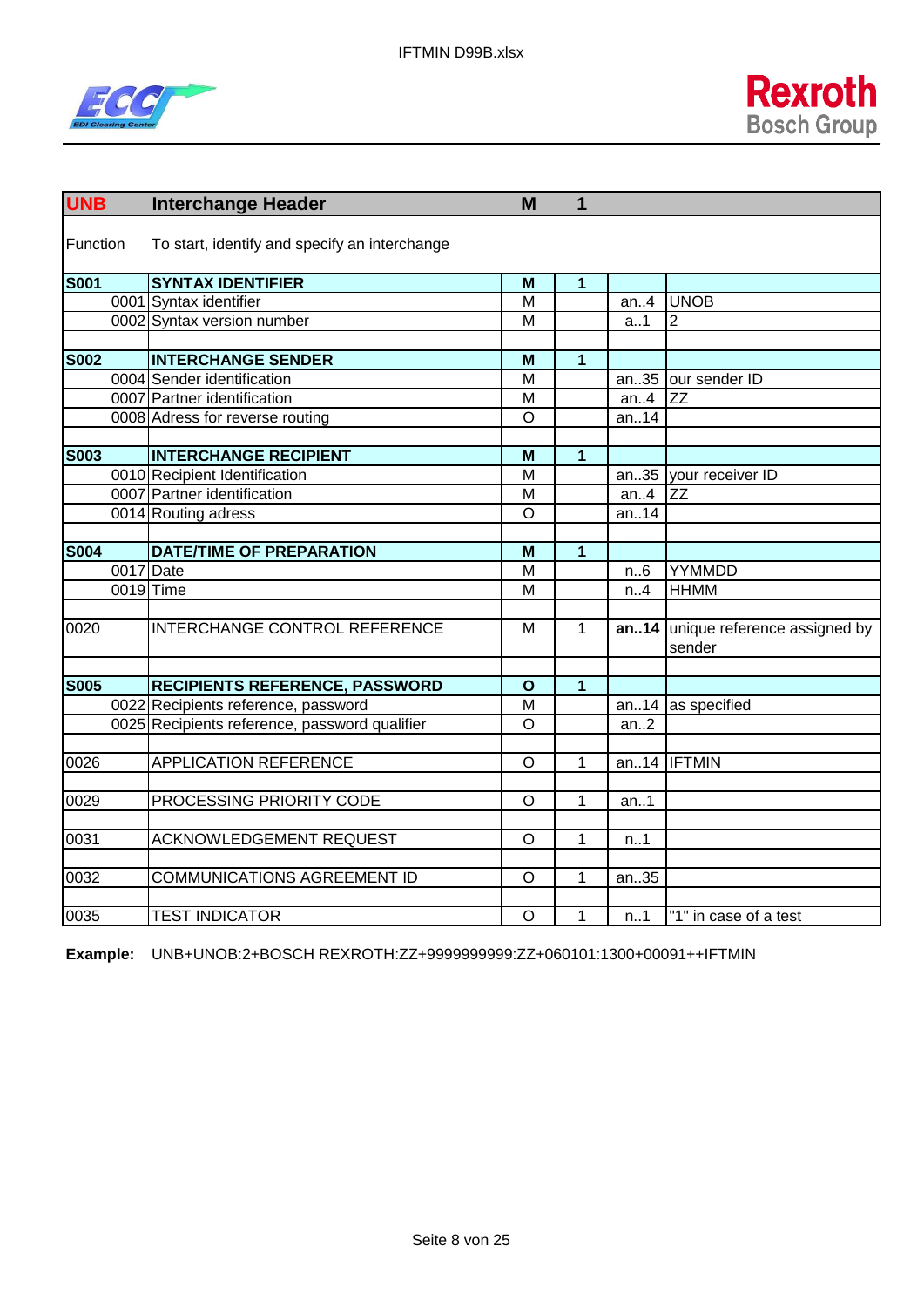



| <b>UNH</b>  | <b>Message header</b>                   | M            |   |       |                                                                    |
|-------------|-----------------------------------------|--------------|---|-------|--------------------------------------------------------------------|
| Function:   | To head, identify and specify a message |              |   |       |                                                                    |
| 0062        | MESSAGE REFERENCE NUMBER                | M            |   | an.14 | Contains a unique<br>alphanumerical<br>identification of a message |
|             |                                         |              |   |       |                                                                    |
| <b>S009</b> | <b>MESSAGE IDENTIFIER</b>               | M            | 1 |       |                                                                    |
|             | 0065 Message type                       | М            |   | an.6  | <b>IFTMIN</b>                                                      |
|             | 0052 Message version number             | M            |   | an.3  | ID                                                                 |
|             | 0054 Message release number             | M            |   | an.3  | 99B                                                                |
|             | 0051 Controlling agency                 | M            |   | an.2  | <b>UN</b>                                                          |
|             | 0057 Association assigned code          | O            |   | an.6  |                                                                    |
|             |                                         |              |   |       |                                                                    |
| 0068        | <b>COMMON ACCESS REFERENCE</b>          | O            |   | an35  |                                                                    |
|             |                                         |              |   |       |                                                                    |
| <b>S010</b> | <b>STATUS OF THE TRANSFER</b>           | $\mathbf{o}$ |   | 1     |                                                                    |
|             | 0070 Sequence of transfers              | M            |   | n2    |                                                                    |
|             | 0073 First and last transfer            | O            |   |       |                                                                    |

**Example:** UNH+00000910000001+IFTMIN:D:99B:UN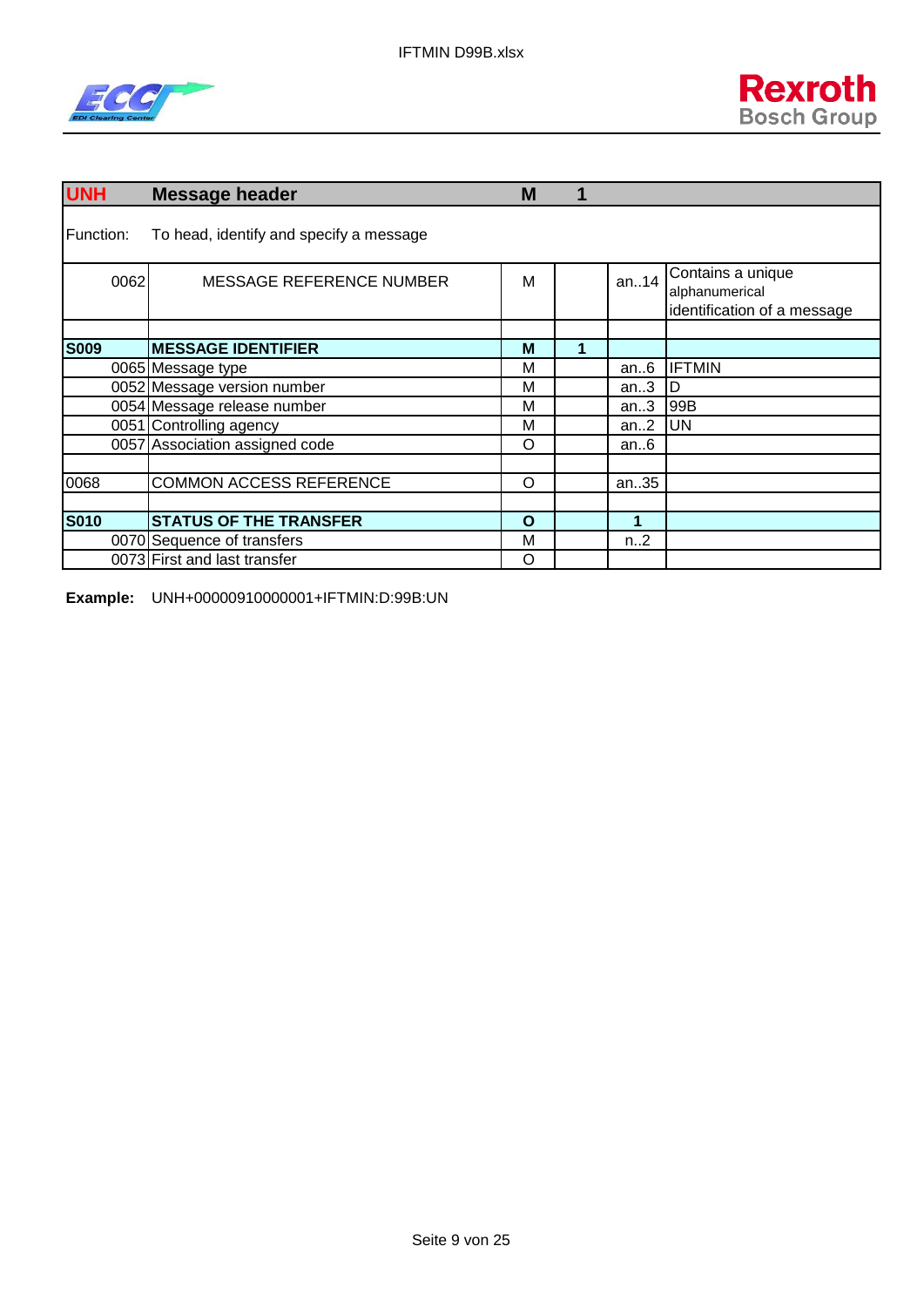



| <b>BGM</b>       | <b>Beginn of Message</b>                         | M |   |        |                                     |
|------------------|--------------------------------------------------|---|---|--------|-------------------------------------|
| Function:        | The segment is used to transfer the order number |   |   |        |                                     |
| C002             | <b>DOCUMENT/MESSAGE NAME</b>                     | O |   |        |                                     |
| 1001 l           | Document name code                               | М |   | an.3   | $610 =$ forwarding instructions     |
|                  | 1131 Code list identification code               | O |   | an.3   |                                     |
|                  | 3055 Code list responsible agency code           | O |   | an.3   |                                     |
|                  | 1000 Document name                               | O |   | an $3$ |                                     |
|                  |                                                  |   |   |        |                                     |
| C <sub>106</sub> | DOCUMENT/MESSAGE IDENTIFICATION                  | O | 1 |        |                                     |
| 1004 <b>1</b>    | Document/message number                          | М |   | an.3   | number of forwarding<br>instruction |
|                  | 1056 Version                                     | O |   | an.9   |                                     |
|                  | 1060 Revision number                             | O |   | an $6$ |                                     |
|                  |                                                  |   |   |        |                                     |
| 1225             | <b>MESSAGE FUNCTION CODE</b>                     | М |   | an.3   | $9 =$ original                      |
| 4343             | <b>RESPONSE TYPE CODE</b>                        | Ω |   | an.3   |                                     |

**Example:** BGM+610+8002460928+9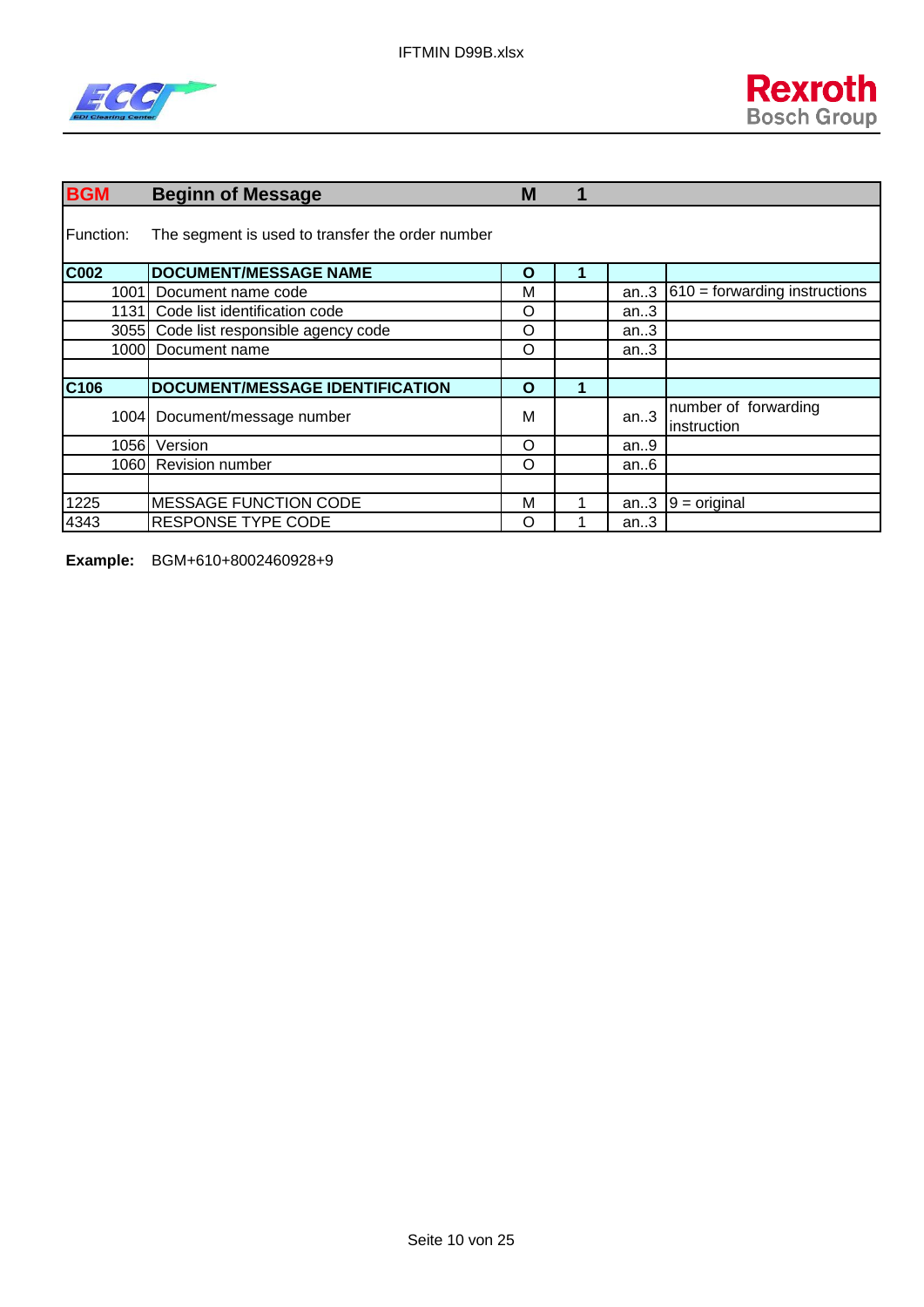



| <b>DTM</b> | Date / Time / Period                          | M | 35 |      |                                   |
|------------|-----------------------------------------------|---|----|------|-----------------------------------|
| Function:  | To specify date, and/or time, or period.      |   |    |      |                                   |
| C507       | DATE/TIME/PERIOD                              | м |    |      |                                   |
|            | 2005 Date/time/period function code qualifier | M |    | an.3 | $137$ = document message<br>Idate |
| 2380I      | Date/time/period value                        | м |    |      | an35 date according to qualifier  |
| 2379I      | Date/time/period format code                  | M |    | an.3 | $"102" = YYYYMMDD$                |

**Example:** DTM+137:20050101:102'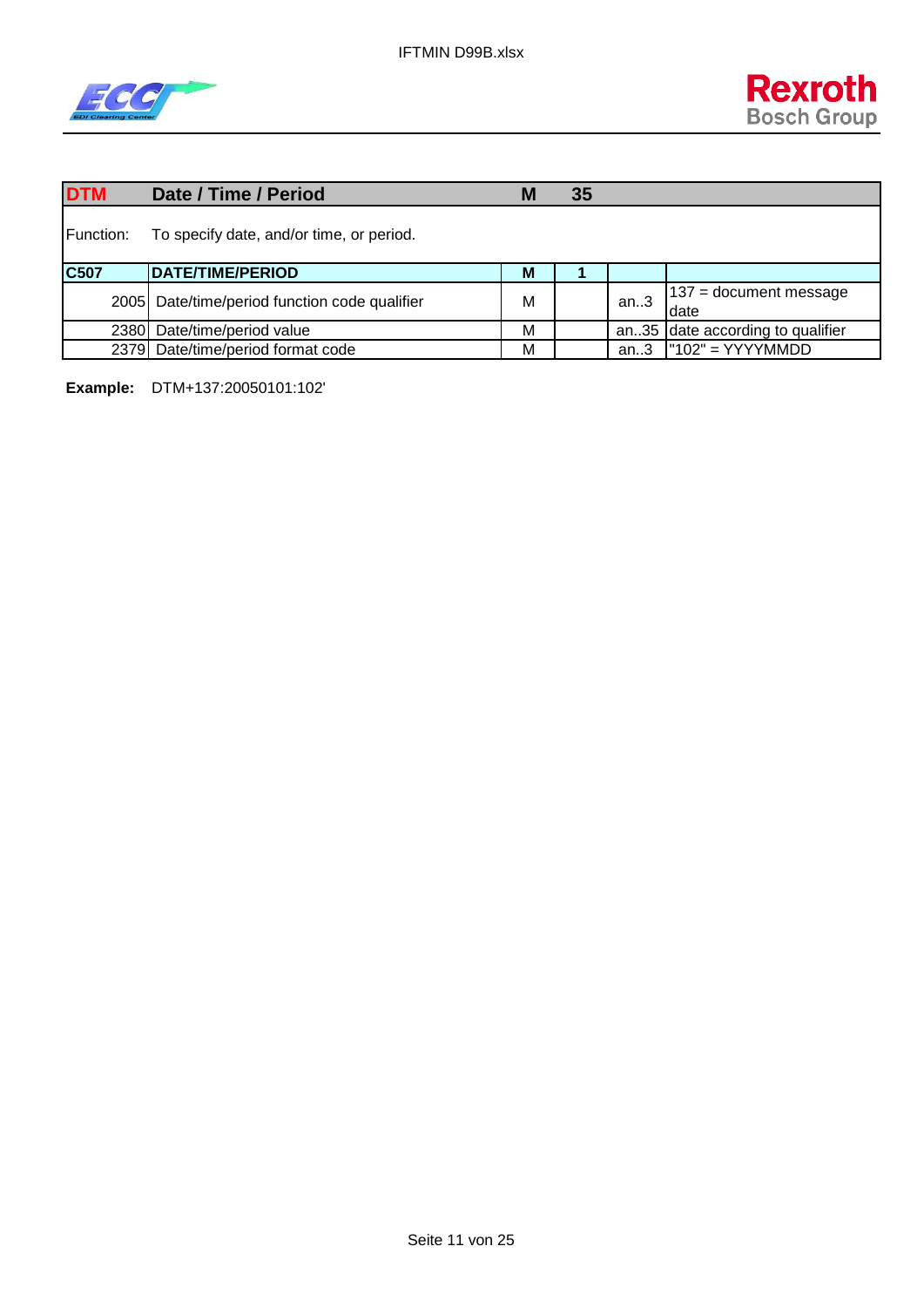



| <b>TSR</b> | <b>Transport service requirements</b>                                                                          | O            | 9 |      |                                     |
|------------|----------------------------------------------------------------------------------------------------------------|--------------|---|------|-------------------------------------|
| Function:  | To specify the contract and carriage conditions<br>and service and priority requirements for the<br>transport. |              |   |      |                                     |
| C536       | <b>CONTRACT AND CARRIAGE CONDITION</b>                                                                         | $\mathbf O$  | 1 |      |                                     |
|            | 4065 Contract and carriage condition code                                                                      | M            |   | an.3 |                                     |
|            | 1131 Code list identification code                                                                             | $\circ$      |   | an17 |                                     |
|            | 3055 Code list responsible agency code                                                                         | $\circ$      |   | an.3 |                                     |
|            |                                                                                                                |              |   |      |                                     |
| C233       | <b>SERVICE</b>                                                                                                 | $\mathbf O$  | 1 |      |                                     |
|            | 7273 Service requirement code                                                                                  | M            |   | an.3 |                                     |
|            | 1131 Code list identification code                                                                             | $\circ$      |   | an17 |                                     |
|            | 3055 Code list responsible agency code                                                                         | O            |   | an.3 |                                     |
|            | 7273 Service requirement code                                                                                  | $\circ$      |   | an.3 |                                     |
|            | 1131 Code list identification code                                                                             | O            |   | an17 |                                     |
|            | 3055 Code list responsible agency code                                                                         | $\circ$      |   | an.3 |                                     |
|            |                                                                                                                |              |   |      |                                     |
| C537       | <b>TRANSPORT PRIORITY</b>                                                                                      | $\mathbf{o}$ | 1 |      |                                     |
|            | 4219 Transport service priority code                                                                           | M            |   | an.3 | $6 =$ Normal speed<br>$7 =$ Express |
|            | 1131 Code list identification code                                                                             | $\circ$      |   | an.3 |                                     |
|            | 3055 Code list responsible agency code                                                                         | O            |   | an.1 |                                     |
|            |                                                                                                                |              |   |      |                                     |
| C703       | <b>NATURE OF CARGO</b>                                                                                         | $\mathbf c$  | 1 |      |                                     |
|            | 7085 Cargo type classification code                                                                            | M            |   | an.3 |                                     |
|            | 1131 Code list identification code                                                                             | $\circ$      |   | an17 |                                     |
|            | 3055 Code list responsible agency code                                                                         | $\circ$      |   | an.3 |                                     |

**Example:** TSR+++6'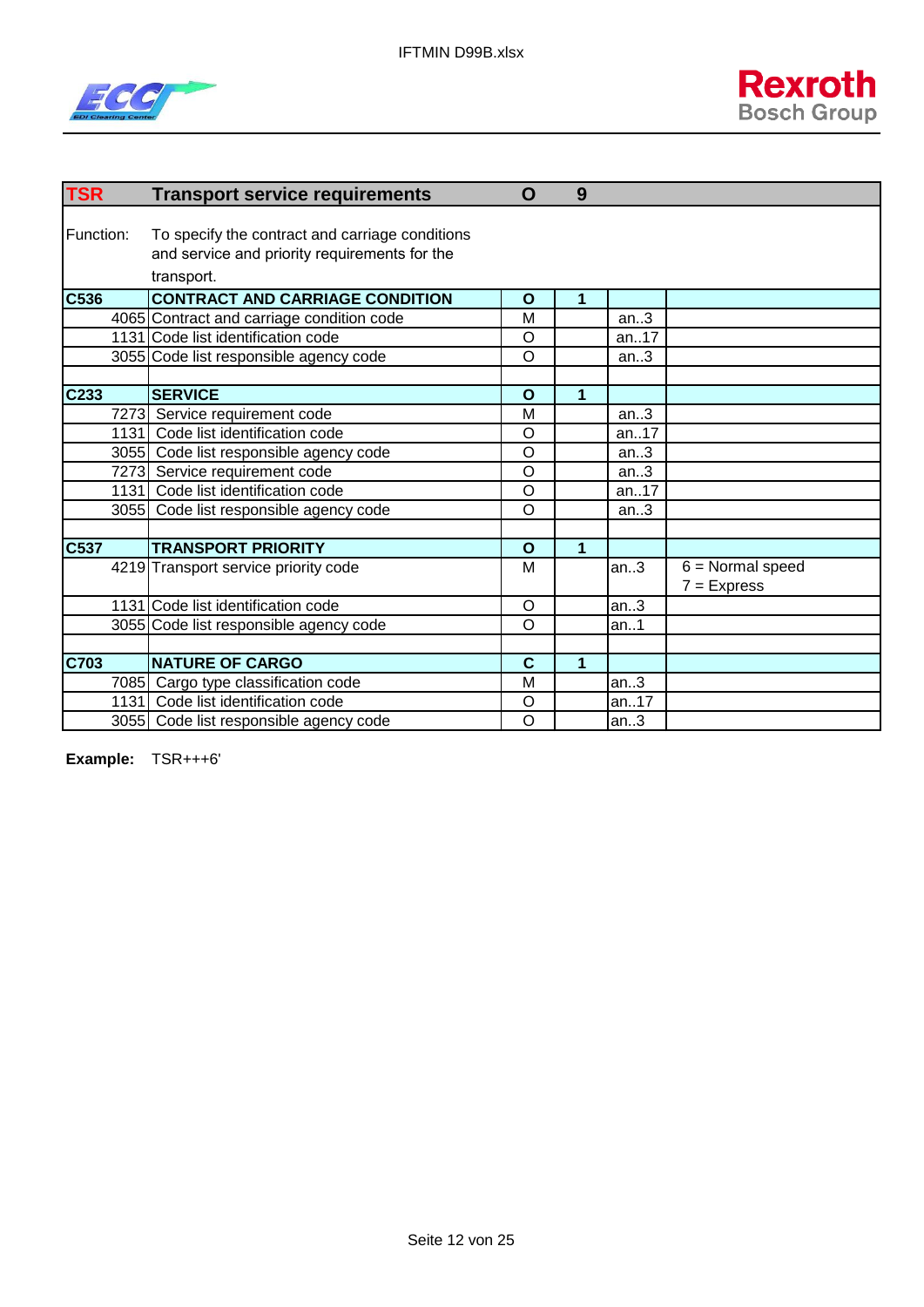



| <b>MOA</b> | <b>MONETARY AMOUNT</b>                   | O | 99 |      |                                              |
|------------|------------------------------------------|---|----|------|----------------------------------------------|
| Function:  | To specify a monetary amount.            |   |    |      |                                              |
| C516       | <b>MONETARY AMOUNT</b>                   | M |    |      |                                              |
|            | 5025 Monetary amount type code qualifier | M |    | an.3 | 157 - Insurance value<br>44 - Carriage value |
|            | 5004 Monetary amount value               | O |    | n.35 |                                              |
|            | 6345 Currency identification code        | O |    | an.3 |                                              |
|            | 6343 Currency qualifier                  | Ω |    | an.3 | <b>EUR</b>                                   |
|            | 4405 Status description code             | Ω |    | an.3 |                                              |

**Example:** MOA+157:100:EUR'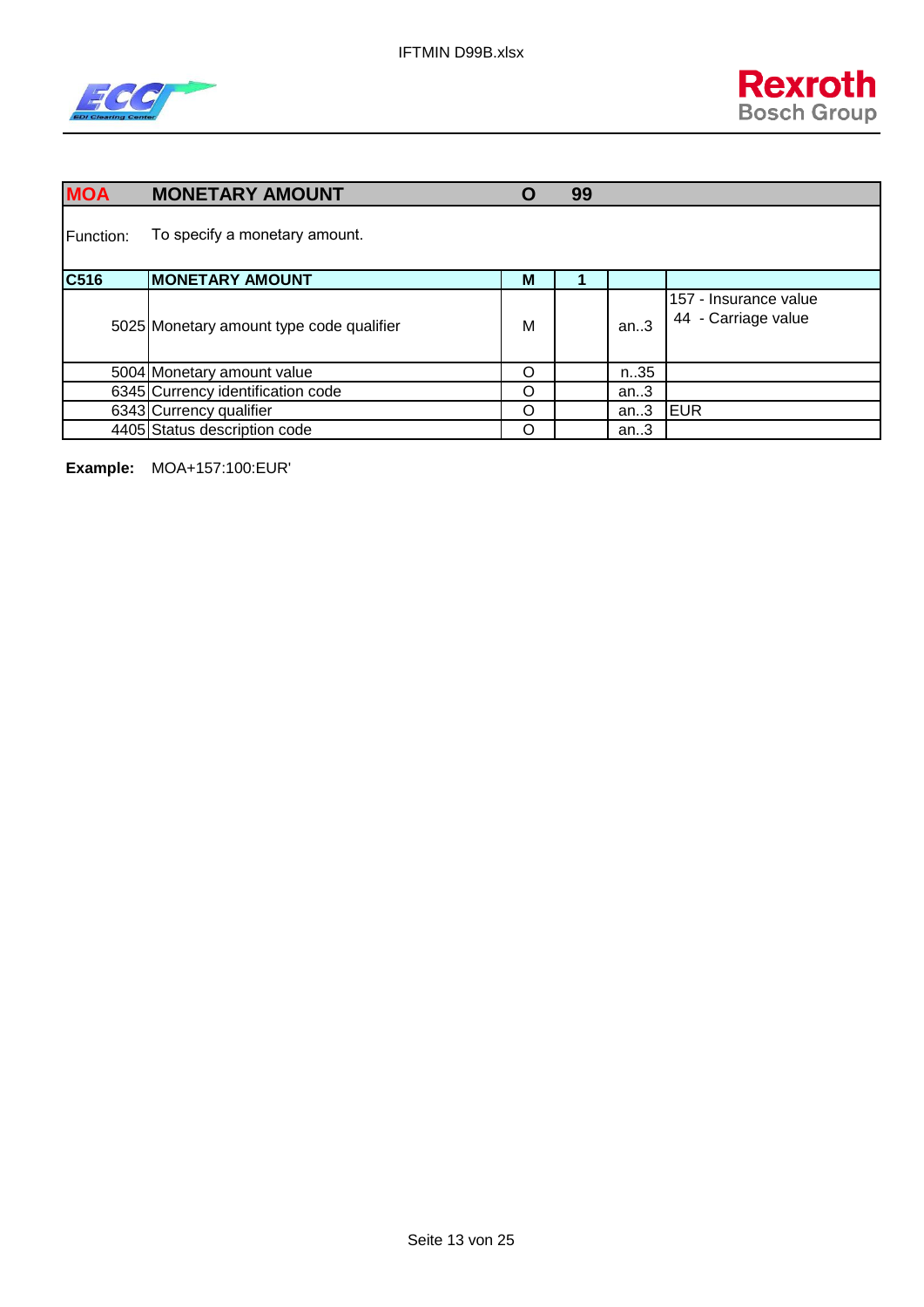



| <b>TOD</b>       | <b>TERMS OF DELIVERY OR TRANSPORT</b>             | O |      |                                                                                           |
|------------------|---------------------------------------------------|---|------|-------------------------------------------------------------------------------------------|
| Function:        | To specify terms of delivery or transport.        |   |      |                                                                                           |
|                  | 4055 DELIVERY OR TRANSPORT TERMS FUNCTION         | O | an.3 | $6$ = Delivery condition                                                                  |
|                  |                                                   |   |      |                                                                                           |
|                  | 4215 TRANSPORT CHARGES PAYMENT METHOD CO          | O | an.3 |                                                                                           |
|                  |                                                   |   |      |                                                                                           |
| C <sub>100</sub> | <b>TERMS OF DELIVERY OR TRANSPORT</b>             | O |      |                                                                                           |
|                  | 4053 Delivery or transport terms description code | O | lan3 | $EXW = ex$ works<br>$\overline{DDP}$ = delivered duty paid<br>DDU = delivered duty unpaid |
| 1131 l           | Code list identification code                     | O | an17 |                                                                                           |
| 3055I            | Code list responsible agency code                 | O | lan3 |                                                                                           |
| 4052             | Delivery or transport terms description           | O | an70 |                                                                                           |
|                  | 4052 Delivery or transport terms description      | O | an70 |                                                                                           |

**Example:** TOD+6++DDP'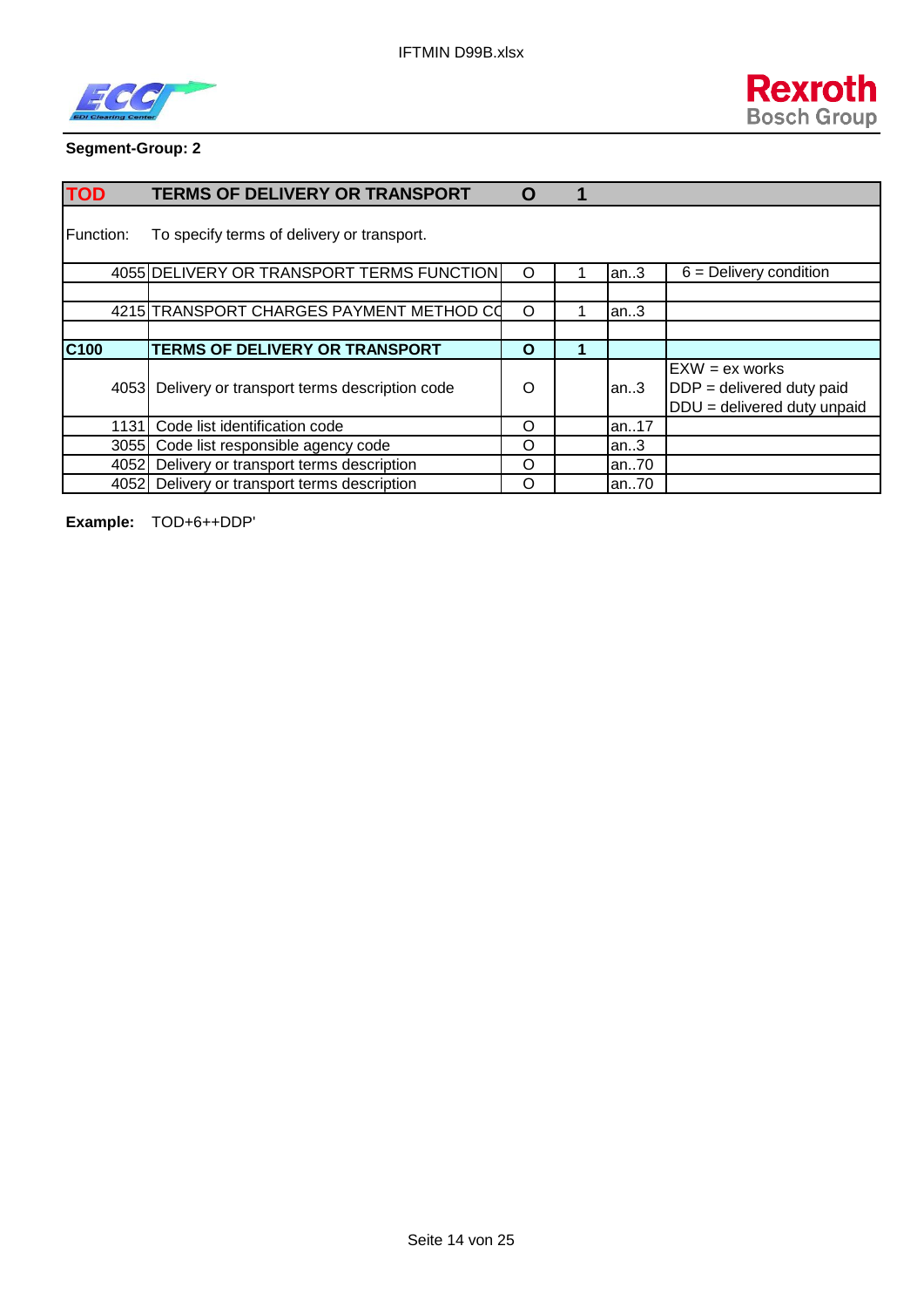



| <b>LOC</b> | <b>Place/Location Identification</b>       | O |       |                       |
|------------|--------------------------------------------|---|-------|-----------------------|
| Function:  | To specify terms of delivery or transport. |   |       |                       |
|            | 3227 Location function Qualifier           | O | an.3  | $=$ Place of Delivery |
|            |                                            |   |       |                       |
| C517       | <b>Location Identification</b>             | M |       |                       |
|            | 3225 Location name code                    | Ω | an.3  |                       |
|            | 1131 Code list identification code         | Ω | an17  |                       |
|            | 3055 Code list responsible agency code     | Ω | an.3  |                       |
|            | 3224 Location name                         | Ω | an256 |                       |

**Example:** TOD+6++DDP'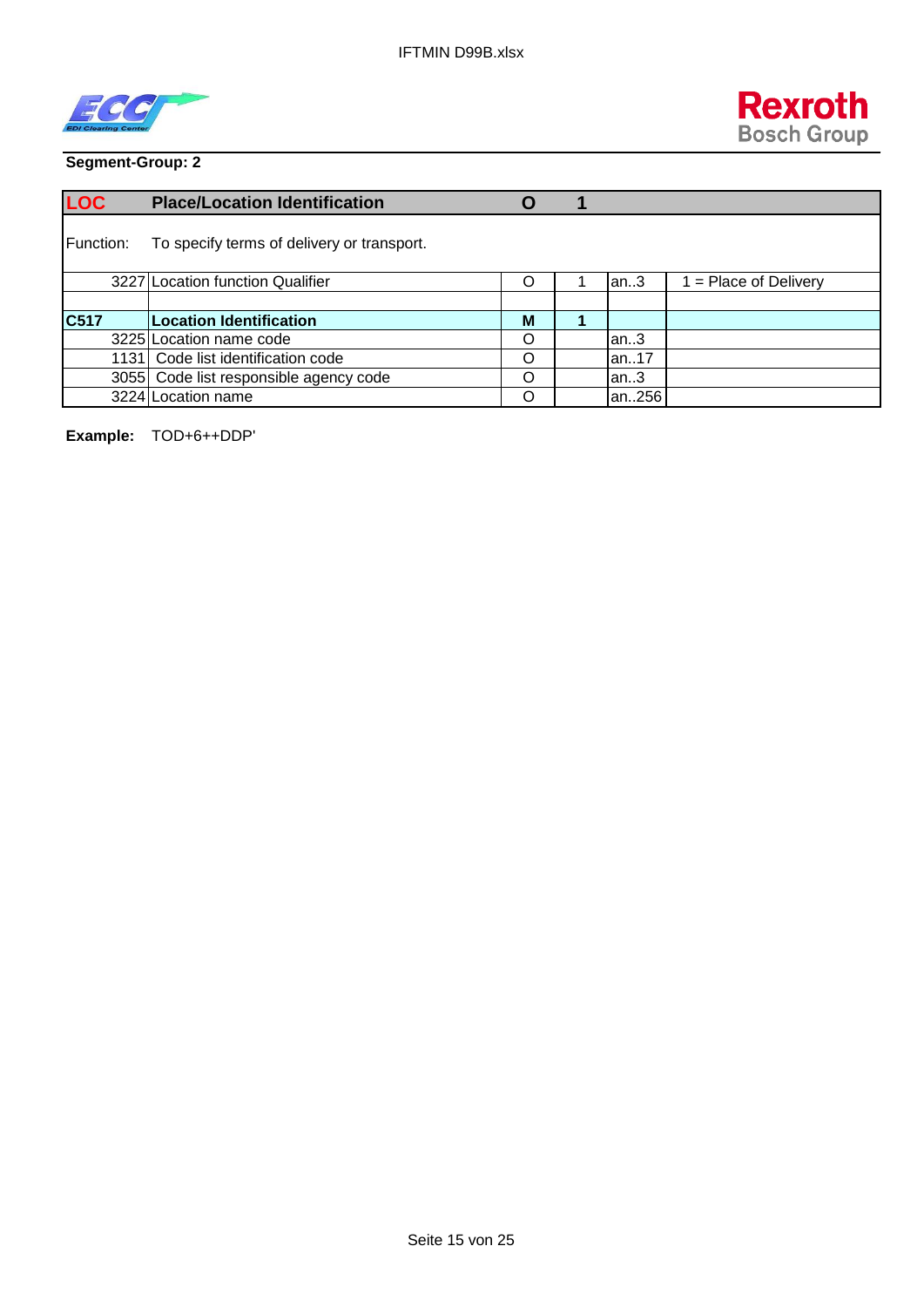



| <b>RFF</b> | <b>Reference</b>                        | O        |        |                                                                                                                |
|------------|-----------------------------------------|----------|--------|----------------------------------------------------------------------------------------------------------------|
| Function:  | References                              |          |        |                                                                                                                |
| C506       | <b>Reference</b>                        | M        |        |                                                                                                                |
|            | 1153 Reference funcition code qualifier | M        | an.3   | $DQ =$ delivery note number<br>SRN = shipment reference<br>$=$ ship from<br><b>SF</b><br>= order number<br>CO. |
|            | 1154 Reference identifier               | O        | an35   |                                                                                                                |
|            | 1156 line number                        | $\Omega$ | an $6$ |                                                                                                                |
|            | 4000 Refernece version identifier       | O        | an35   |                                                                                                                |
|            | 1060 Revision number                    | Ω        | an.6   |                                                                                                                |

**Example:** RFF+DQ:1234'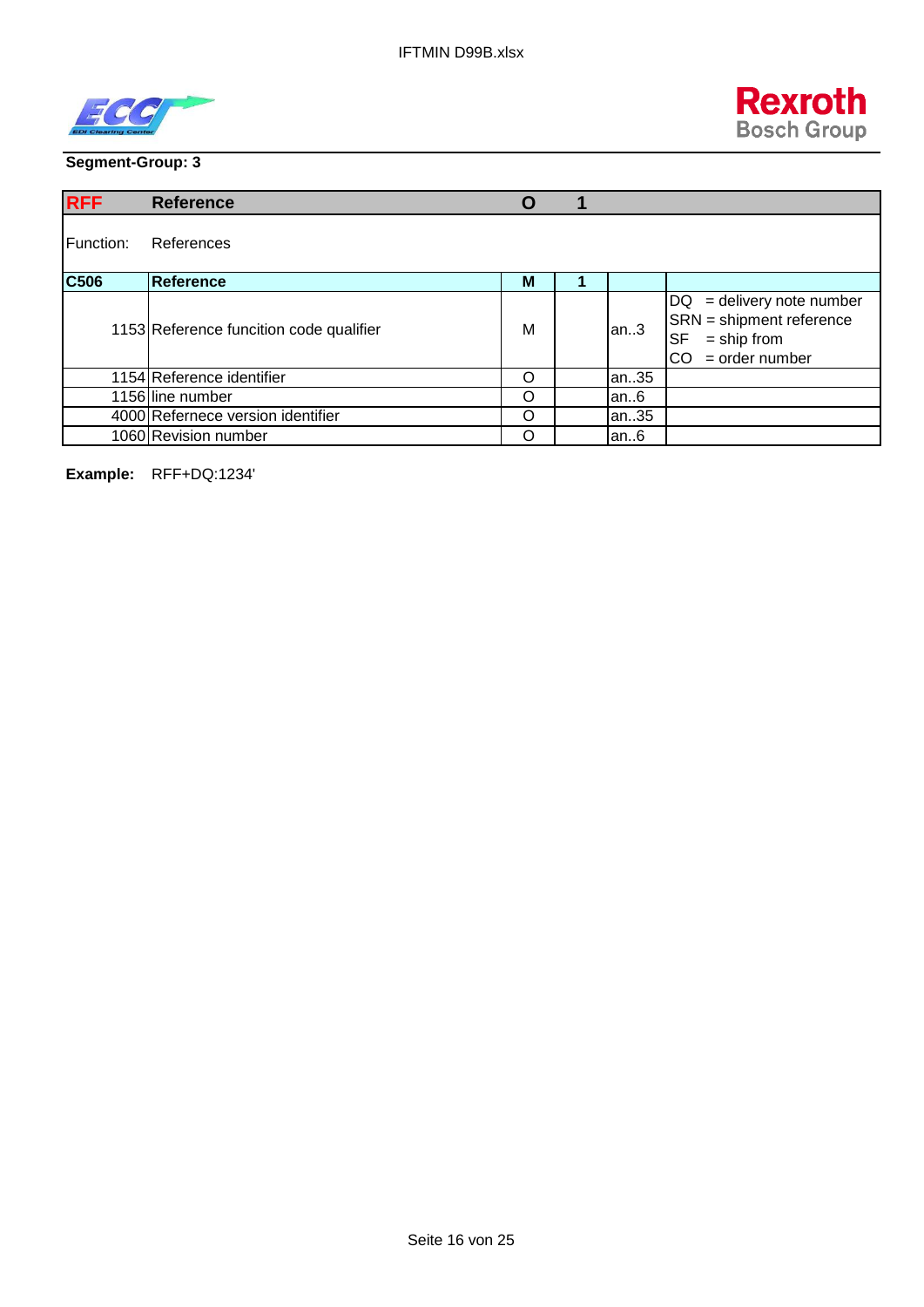



#### **Segment Group: 11 (M)**

| <b>NAD</b>  |      | <b>Name and address</b>                                | M                  | 1              |      |                                                                                                                                                         |
|-------------|------|--------------------------------------------------------|--------------------|----------------|------|---------------------------------------------------------------------------------------------------------------------------------------------------------|
| Function:   |      | To specify the name/address and their related function |                    |                |      |                                                                                                                                                         |
| 3035        |      | PARTY FUNCTION CODE QUALIFIER                          | Μ                  | 1              | an.3 | $CZ = \text{consignor}$ (sender)<br>$CN = \text{consquare}$ (ship to)<br>$SU =$ supplier<br>$FW = freight$ forwarder<br>$PF = receiver$ of freight bill |
| C082        |      | <b>PARTY IDENTIFICATION DETAILS</b>                    | $\mathbf{o}$       | 1              |      |                                                                                                                                                         |
|             |      | 3039 Party identifier                                  | M                  |                | an35 | party identification                                                                                                                                    |
|             |      | 1131 Code list identification code                     | O                  |                | an.3 |                                                                                                                                                         |
|             |      | 3055 Code list responsible agency code                 | O                  |                | an.3 |                                                                                                                                                         |
|             |      |                                                        |                    |                |      |                                                                                                                                                         |
| C058        |      | <b>NAME AND ADDRESS</b>                                | $\mathbf{o}$       | $\mathbf{1}$   |      |                                                                                                                                                         |
|             |      | 3124 Name and address line                             | M                  |                | an35 |                                                                                                                                                         |
|             |      | 3124 Name and address line                             | $\overline{\rm o}$ |                | an35 |                                                                                                                                                         |
|             |      | 3124 Name and address line                             | $\overline{\rm o}$ |                | an35 |                                                                                                                                                         |
|             |      | 3124 Name and address line                             | O                  |                | an35 |                                                                                                                                                         |
|             |      | 3124 Name and address line                             | $\overline{O}$     |                | an35 |                                                                                                                                                         |
|             |      |                                                        |                    |                |      |                                                                                                                                                         |
| <b>C080</b> |      | <b>PARTY NAME</b>                                      | $\mathbf{o}$       | 1              |      |                                                                                                                                                         |
|             |      | 3036 Party name                                        | M                  |                | an35 | name1                                                                                                                                                   |
|             |      | 3036 Party name                                        | O                  |                | an35 | name2                                                                                                                                                   |
|             |      | 3036 Party name                                        | O                  |                | an35 | name3                                                                                                                                                   |
|             |      | 3036 Party name                                        | O                  |                | an35 | name4                                                                                                                                                   |
|             |      | 3036 Party name                                        | O                  |                | an35 |                                                                                                                                                         |
|             |      | 3045 Party name format code                            | $\circ$            |                | an.3 |                                                                                                                                                         |
| C059        |      | <b>STREET</b>                                          |                    | 1              |      |                                                                                                                                                         |
|             |      | 3042 Street and number/p.o. box                        | $\mathbf{o}$<br>M  |                | an35 | street an number or P.O. box                                                                                                                            |
|             |      | 3042 Street and number/p.o. box                        | $\circ$            |                | an35 | street an number or P.O. box                                                                                                                            |
|             |      | 3042 Street and number/p.o. box                        | O                  |                | an35 | P.O. box                                                                                                                                                |
|             | 3042 | Street and number/p.o. box                             | $\overline{O}$     |                | an35 |                                                                                                                                                         |
|             |      |                                                        |                    |                |      |                                                                                                                                                         |
| 3164        |      | <b>CITY NAME</b>                                       | O                  | 1              | an35 | city                                                                                                                                                    |
|             |      |                                                        |                    |                |      |                                                                                                                                                         |
| C819        |      | <b>COUNTRY SUB-ENTITY DETAILS</b>                      | $\mathbf{o}$       | $\overline{1}$ |      |                                                                                                                                                         |
|             |      | 3229 Country sub-entity name code                      | O                  |                | an.9 |                                                                                                                                                         |
|             |      | 1131 Code list identification code                     | O                  |                | an.3 | $84 = state code$                                                                                                                                       |
|             |      | 3055 Code list responsible agency code                 | O                  |                | an.3 |                                                                                                                                                         |
|             |      | 3228 Country sub-entity name                           | $\circ$            |                | an35 |                                                                                                                                                         |
|             |      |                                                        |                    |                |      |                                                                                                                                                         |
| 3251        |      | POSTAL IDENTIFICATION CODE                             | $\circ$            | 1              | an17 | postcode identification                                                                                                                                 |
|             |      |                                                        |                    |                |      |                                                                                                                                                         |
| 3207        |      | <b>COUNTRY NAME CODE</b>                               | M                  | $\mathbf{1}$   | an.3 | $DE = German$<br>$EN =$ English<br>$FR = French$<br>(other ISO-Codes can be<br>agreed)                                                                  |

**Example:** NAD+CZ+123456++Bosch Rexroth AG:BRI Lohr+Bürgermeister Dr. Nebel Str.+Lohr++97816+DE'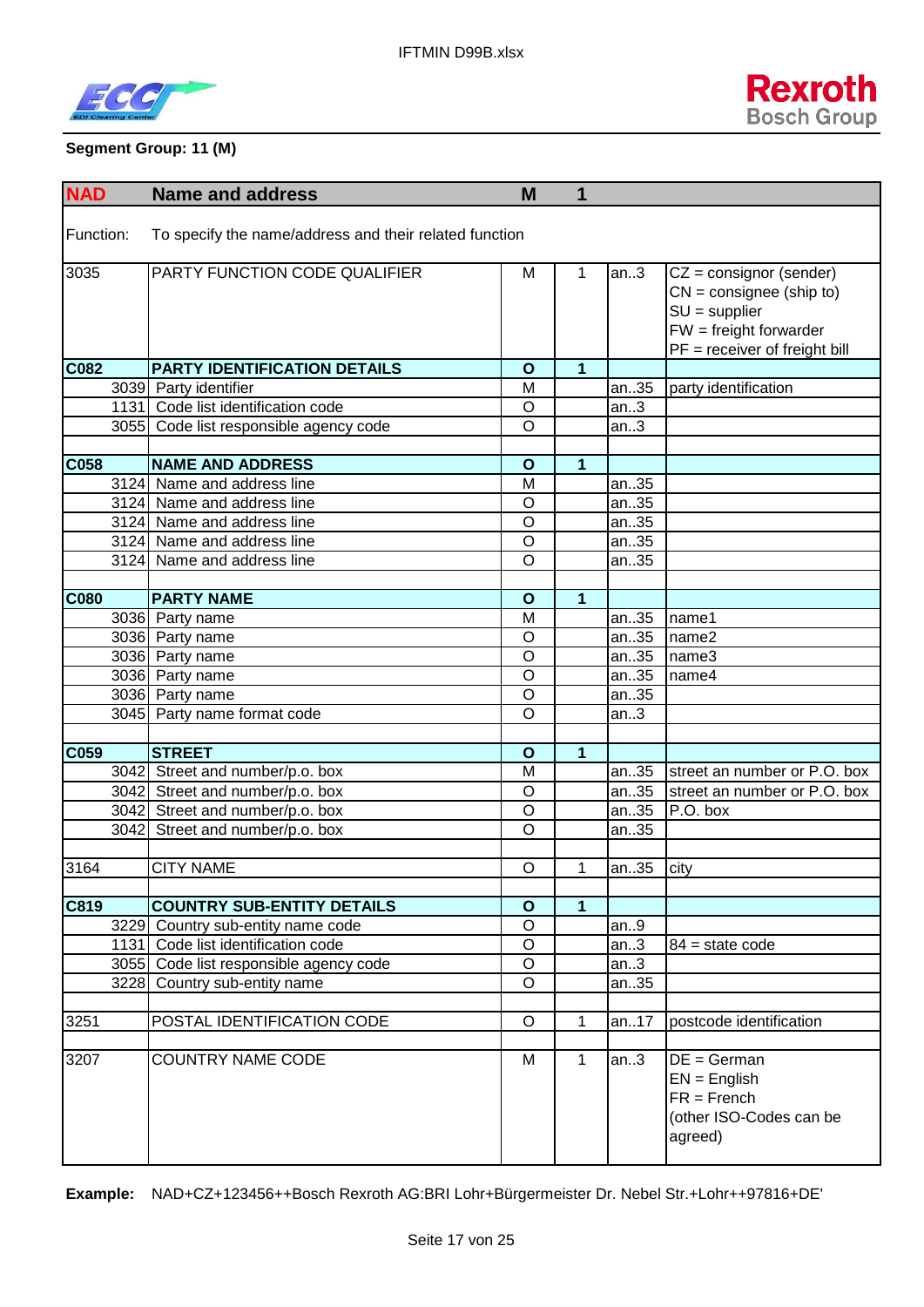



#### **Segment-Group: 18 (M)**

| <b>GID</b>       | <b>GOODS ITEM DETAILS</b>                                     | M                       | 1            |              |  |
|------------------|---------------------------------------------------------------|-------------------------|--------------|--------------|--|
|                  |                                                               |                         |              |              |  |
| Function:        | To indicate totals of a goods item.                           |                         |              |              |  |
|                  | 1496 GOODS ITEM NUMBER                                        | O                       | 1            | $n_{.}.5$    |  |
|                  |                                                               |                         |              |              |  |
| C213             | <b>NUMBER AND TYPE OF PACKAGES</b>                            | $\mathbf{o}$            | 1            |              |  |
|                  | 7224 Number of packages                                       | O                       |              | n.8          |  |
|                  | 7065 Package type description code                            | $\circ$                 |              | an.17        |  |
|                  | 1131 Code list identification code                            | O                       |              | an.3         |  |
|                  | 3055 Code list responsible agency code                        | $\overline{O}$          |              | an.3         |  |
|                  | 7064 Type of packages                                         | $\mathsf O$             |              | an35         |  |
|                  | 7233 Packaging related description code                       | O                       |              | an.3         |  |
| C213             | <b>NUMBER AND TYPE OF PACKAGES</b>                            | $\mathbf{o}$            | 1            |              |  |
|                  | 7224 Number of packages                                       | O                       |              | n.8          |  |
|                  | 7065 Package type description code                            | O                       |              | an17         |  |
|                  | 1131 Code list identification code                            | $\overline{O}$          |              | an.3         |  |
|                  | 3055 Code list responsible agency code                        | $\circ$                 |              | an.3         |  |
|                  | 7064 Type of packages                                         | O                       |              | an35         |  |
|                  | 7233 Packaging related description code                       | $\overline{\rm o}$      |              | an.3         |  |
|                  |                                                               |                         |              |              |  |
| C213             | <b>NUMBER AND TYPE OF PACKAGES</b>                            | $\mathbf{o}$            | $\mathbf{1}$ |              |  |
|                  | 7224 Number of packages                                       | O                       |              | n.8          |  |
|                  | 7065 Package type description code                            | $\overline{\rm o}$      |              | an17         |  |
|                  | 1131 Code list identification code                            | O                       |              | an.3         |  |
|                  | 3055 Code list responsible agency code                        | $\overline{O}$          |              | an.3         |  |
|                  | 7064 Type of packages                                         | O                       |              | an35         |  |
|                  | 7233 Packaging related description code                       | $\overline{\mathsf{o}}$ |              | an.3         |  |
|                  |                                                               |                         |              |              |  |
| C <sub>213</sub> | <b>NUMBER AND TYPE OF PACKAGES</b>                            | $\mathbf{o}$            | $\mathbf{1}$ |              |  |
|                  | 7224 Number of packages                                       | O                       |              | n.8          |  |
|                  | 7065 Package type description code                            | O                       |              | an17         |  |
|                  | 1131 Code list identification code                            | $\circ$                 |              | an.3         |  |
|                  | 3055 Code list responsible agency code                        | $\circ$                 |              | an.3         |  |
|                  | 7064 Type of packages                                         | $\circ$                 |              | an35         |  |
|                  | 7233 Packaging related description code                       | O                       |              | an.3         |  |
|                  |                                                               |                         |              |              |  |
| C213             | <b>NUMBER AND TYPE OF PACKAGES</b><br>7224 Number of packages | $\mathbf O$<br>$\circ$  | 1            |              |  |
|                  | 7065 Package type description code                            |                         |              | n.8          |  |
|                  | 1131 Code list identification code                            | O<br>$\circ$            |              | an17         |  |
|                  | 3055 Code list responsible agency code                        | $\mathsf O$             |              | an.3<br>an.3 |  |
|                  | 7064 Type of packages                                         | $\mathsf O$             |              | an35         |  |
|                  | 7233 Packaging related description code                       | O                       |              | an.3         |  |
|                  |                                                               |                         |              |              |  |

**Example:** GID+1+1:EP:::PALETTE 1 RAHMEN 1200 X 800 340'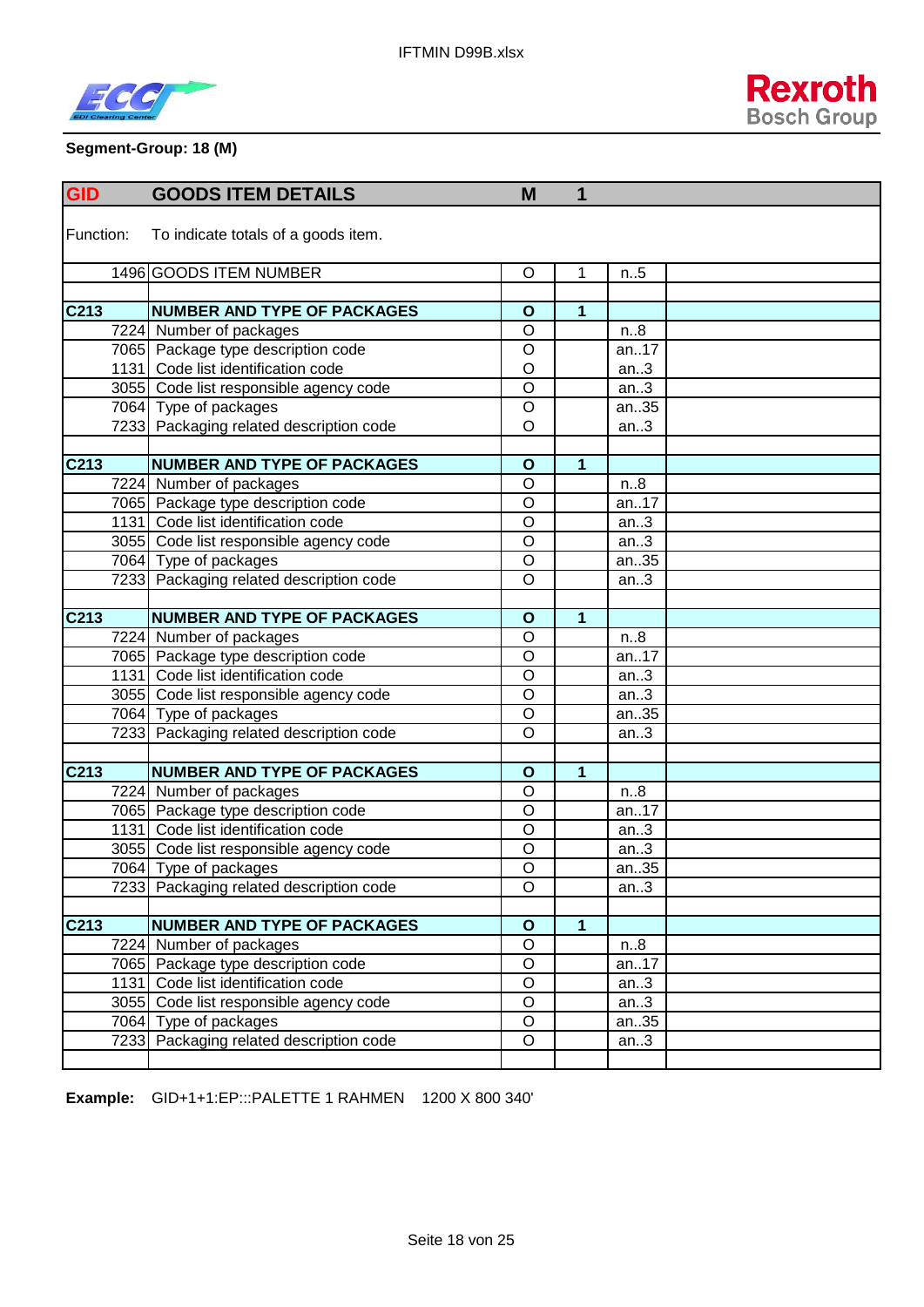



#### **Segment-Group: 20 (M)**

| <b>MEA</b> | <b>MEASUREMENTS</b>                                                                   | $\mathbf O$    | 9999 |      |                                                                                                                                                                                              |
|------------|---------------------------------------------------------------------------------------|----------------|------|------|----------------------------------------------------------------------------------------------------------------------------------------------------------------------------------------------|
| Function:  | To specify physical measurements, including dimension tolerances, weights and counts. |                |      |      |                                                                                                                                                                                              |
| 6311       | MEASUREMENT ATTRIBUTE CODE                                                            | M              | 1    | an.3 | $WT = Weights$<br>$VOL = Volume$<br>$LMT =$ Loading meters                                                                                                                                   |
| C502       | <b>MEASUREMENT DETAILS</b>                                                            | $\mathbf{o}$   | 1    |      |                                                                                                                                                                                              |
|            | 6313 Measured attribute code                                                          | $\circ$        |      | an.3 | $AAB = Unit$ gross weight                                                                                                                                                                    |
|            | 6321 Measurement significance, coded                                                  | $\overline{O}$ |      | an.3 | $4 =$ equal to                                                                                                                                                                               |
|            | 6155 Non-discrete measurement name code                                               | O              |      | an17 |                                                                                                                                                                                              |
|            | 6154 Non-discrete measurement name                                                    | $\circ$        |      | an70 |                                                                                                                                                                                              |
|            |                                                                                       |                |      |      |                                                                                                                                                                                              |
| C174       | <b>VALUE/RANGE</b>                                                                    | $\mathbf{o}$   | 1    |      |                                                                                                                                                                                              |
| 6411       | Measurement unit code                                                                 | M              |      | an.3 | $CMT =$ centimeter<br>$GRM = gram$<br>$LTR =$ litre<br>$MTR = metre$<br>$MLT =$ millimetre<br>$NMP = package$<br>$NPL = \text{parcel}$<br>$PCE = piece$<br>$BAR = plate$<br>$KGM = kilogram$ |
|            | 6314 Measurement value                                                                | O              |      |      | an18 $g$ ross weight                                                                                                                                                                         |
|            | 6162 Range minimum                                                                    | $\circ$        |      | n.18 |                                                                                                                                                                                              |
|            | 6152 Range maximum                                                                    | $\circ$        |      | n.18 |                                                                                                                                                                                              |
|            | 6432 Significant digits                                                               | O              |      | n.2  |                                                                                                                                                                                              |
|            |                                                                                       |                |      |      |                                                                                                                                                                                              |
| 7383       | SURFACE/LAYER CODE                                                                    | C              |      | an.3 |                                                                                                                                                                                              |

**Example:** MEA+AAI+AAB:4+KGM:14.800'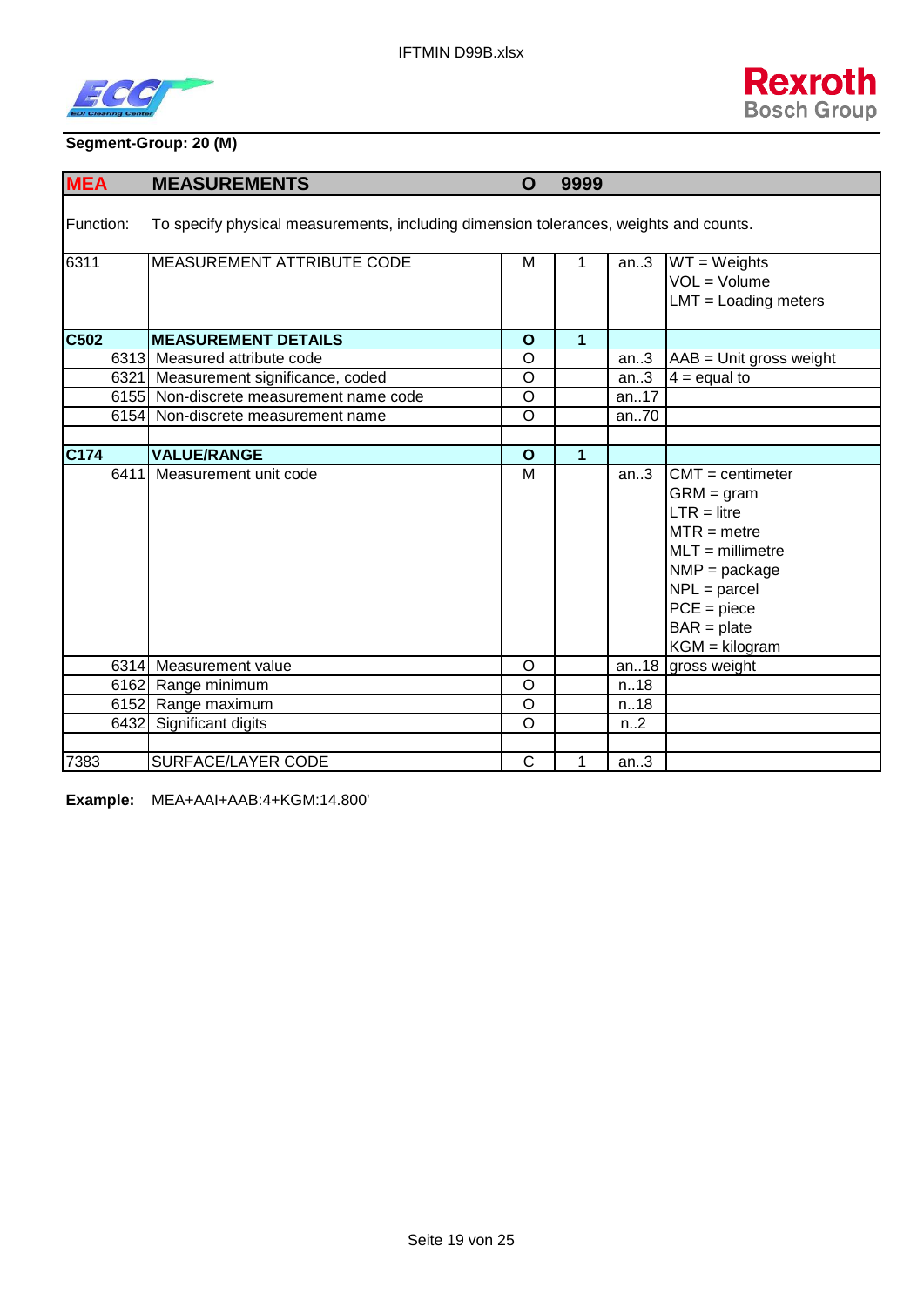



## **Segment-Group: 21 (O)**

| <b>DIM</b>                | <b>DIMENSIONS</b>          | M |        |                        |
|---------------------------|----------------------------|---|--------|------------------------|
| Function:                 | To specify dimensions.     |   |        |                        |
| 6145                      | <b>DIMENSION QUALIFIER</b> | M | an.3   | 2 - Package dimensions |
| $\overline{\text{C}}$ 211 | <b>DIMENSIONS</b>          | M |        |                        |
| 6411 I                    | Measurement unit code      | M | an.3   | $MTR = meter$          |
|                           | 6168 Length dimension      | M | n., 15 |                        |
| 6140                      | Width dimension            | M | n., 15 |                        |
|                           | 6008 Height dimension      | M | n 15   |                        |

**Example:** DIM+2+MTR:0.78:0.58:0.36'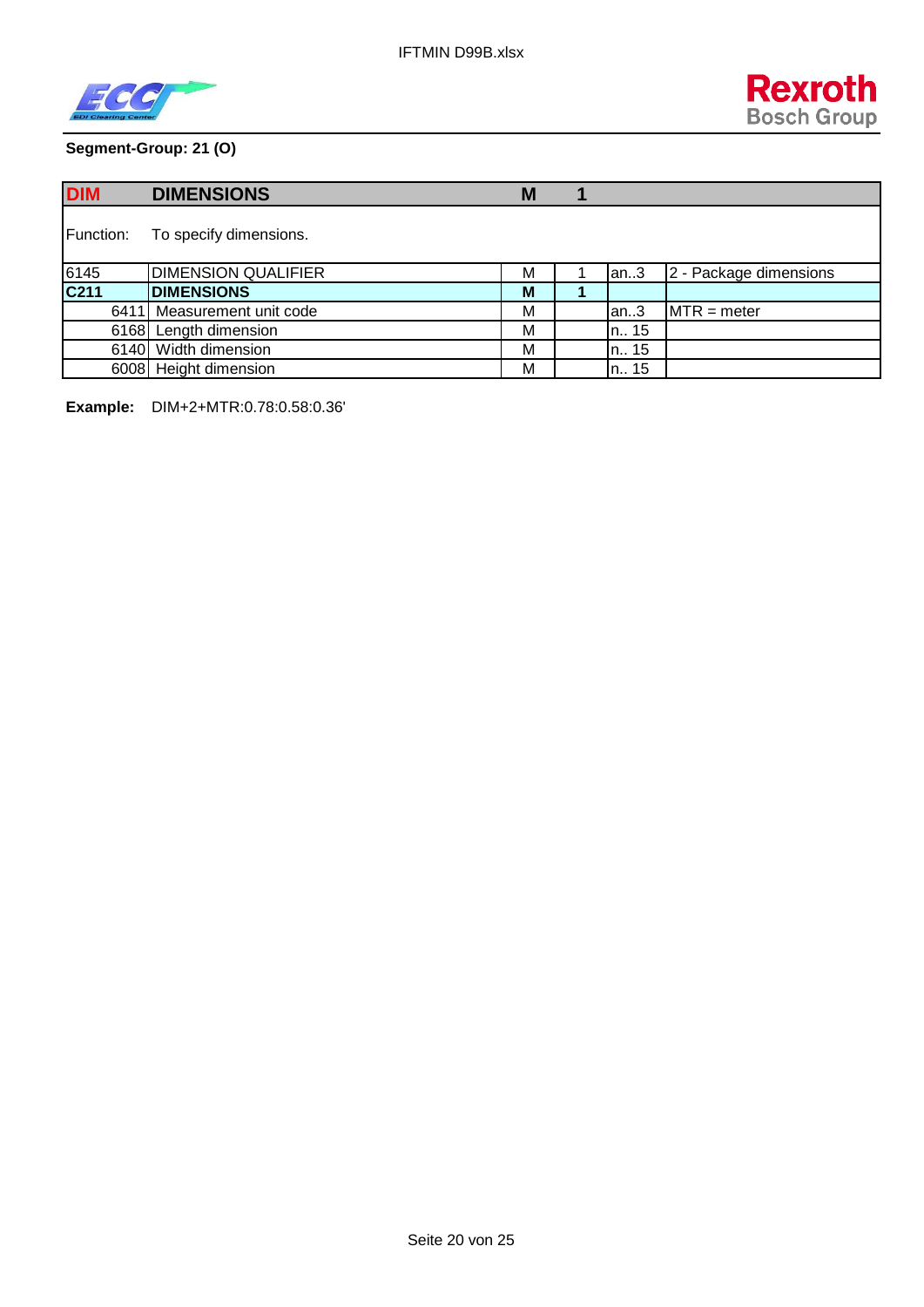



| <b>RFF</b> | <b>Reference</b>                        | O |       |                                    |
|------------|-----------------------------------------|---|-------|------------------------------------|
| Function:  | References                              |   |       |                                    |
| C506       | Reference                               | M |       |                                    |
|            | 1153 Reference funcition code qualifier | M | lan.3 | $CU = \text{consignors reference}$ |
|            | 1154 Reference identifier               | O | an35  |                                    |
|            | 1156 line number                        | O | an.6  |                                    |
|            | 4000 Refernece version identifier       | Ω | an35  |                                    |
|            | 1060 Revision number                    | Ω | an.6  |                                    |

**Example:** RFF+CU:1004577457'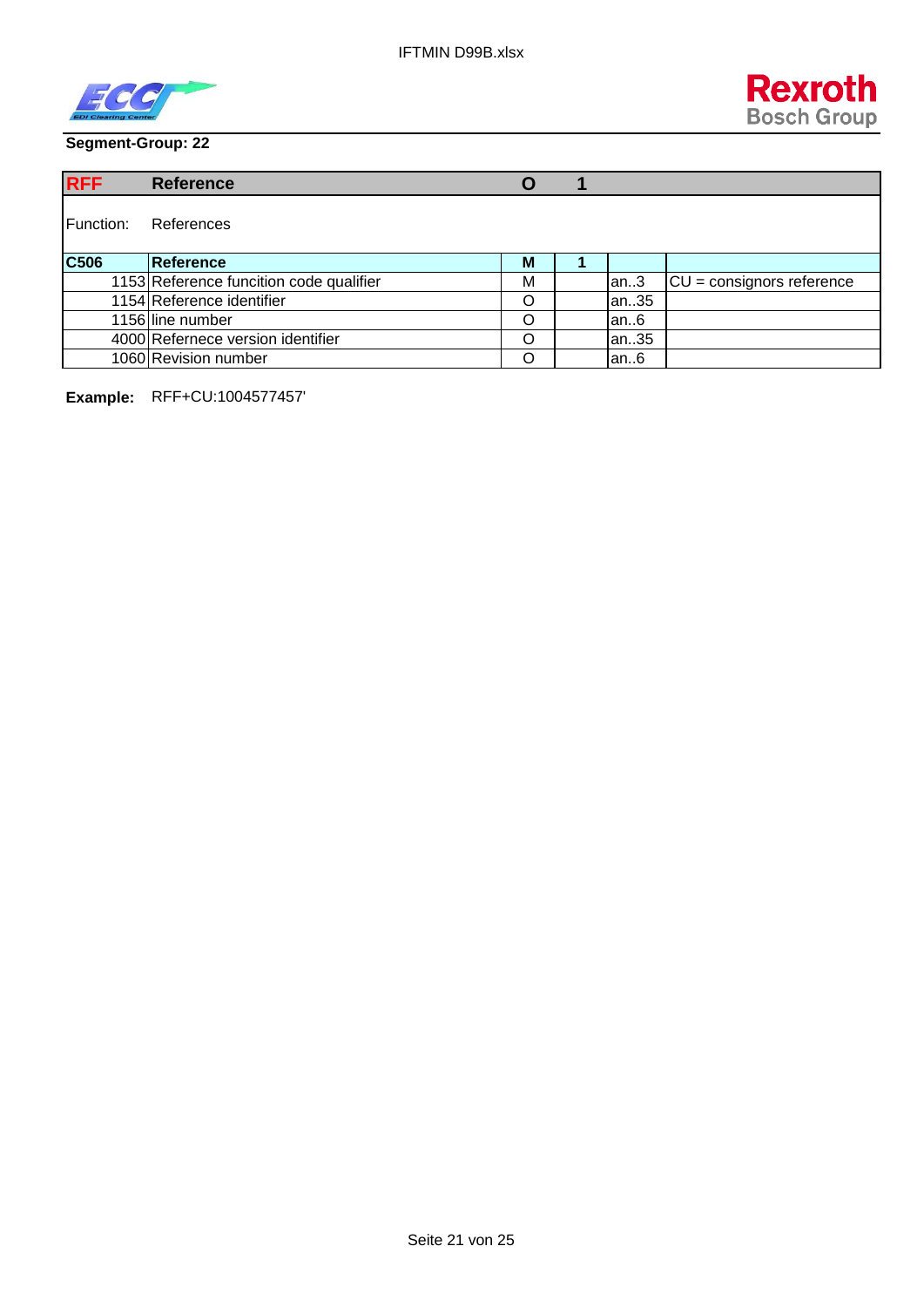

# **Segment Group: 23 (M)**

| <b>PCI</b> | <b>Package identification</b>                                            | M       | 1 |      |                                           |  |  |  |  |
|------------|--------------------------------------------------------------------------|---------|---|------|-------------------------------------------|--|--|--|--|
| Function:  | To specify markings and labels on individual packages or physical units. |         |   |      |                                           |  |  |  |  |
| 4233       | <b>MARKING INSTRUCTIONS CODED</b>                                        | М       | 1 | an.3 | $12$ = Mark running number of<br>packages |  |  |  |  |
| C210       | <b>MARKS &amp; LABELS</b>                                                | O       | 1 |      |                                           |  |  |  |  |
|            | 7102 Shipping marks                                                      | M       |   | an35 |                                           |  |  |  |  |
|            | 7102 Shipping marks                                                      | M       |   | an35 |                                           |  |  |  |  |
|            | 7102 Shipping marks                                                      | M       |   | an35 |                                           |  |  |  |  |
|            | 7102 Shipping marks                                                      | M       |   | an35 |                                           |  |  |  |  |
|            | 7102 Shipping marks                                                      | M       |   | an35 |                                           |  |  |  |  |
|            | 7102 Shipping marks                                                      | M       |   | an35 |                                           |  |  |  |  |
|            | 7102 Shipping marks                                                      | М       |   | an35 |                                           |  |  |  |  |
|            | 7102 Shipping marks                                                      | M       |   | an35 |                                           |  |  |  |  |
|            | 7102 Shipping marks                                                      | M       |   | an35 |                                           |  |  |  |  |
|            | 7102 Shipping marks                                                      | M       |   | an35 |                                           |  |  |  |  |
|            |                                                                          |         |   |      |                                           |  |  |  |  |
| 8275       | CONTAINER OR PACKAGE STATE CODED                                         |         |   |      |                                           |  |  |  |  |
|            |                                                                          |         |   |      |                                           |  |  |  |  |
| C827       | <b>TYPE OF MARKING</b>                                                   | O       | 1 |      |                                           |  |  |  |  |
|            | 7511 Type of marking coded                                               | O       |   | an.3 |                                           |  |  |  |  |
|            | 1131 Code list identification code                                       | O       |   | an.3 |                                           |  |  |  |  |
| 3055       | Code list responsible agency code                                        | $\circ$ |   | an.3 |                                           |  |  |  |  |
|            |                                                                          |         |   |      |                                           |  |  |  |  |

**Example:** PCI+12+00340230838055074013'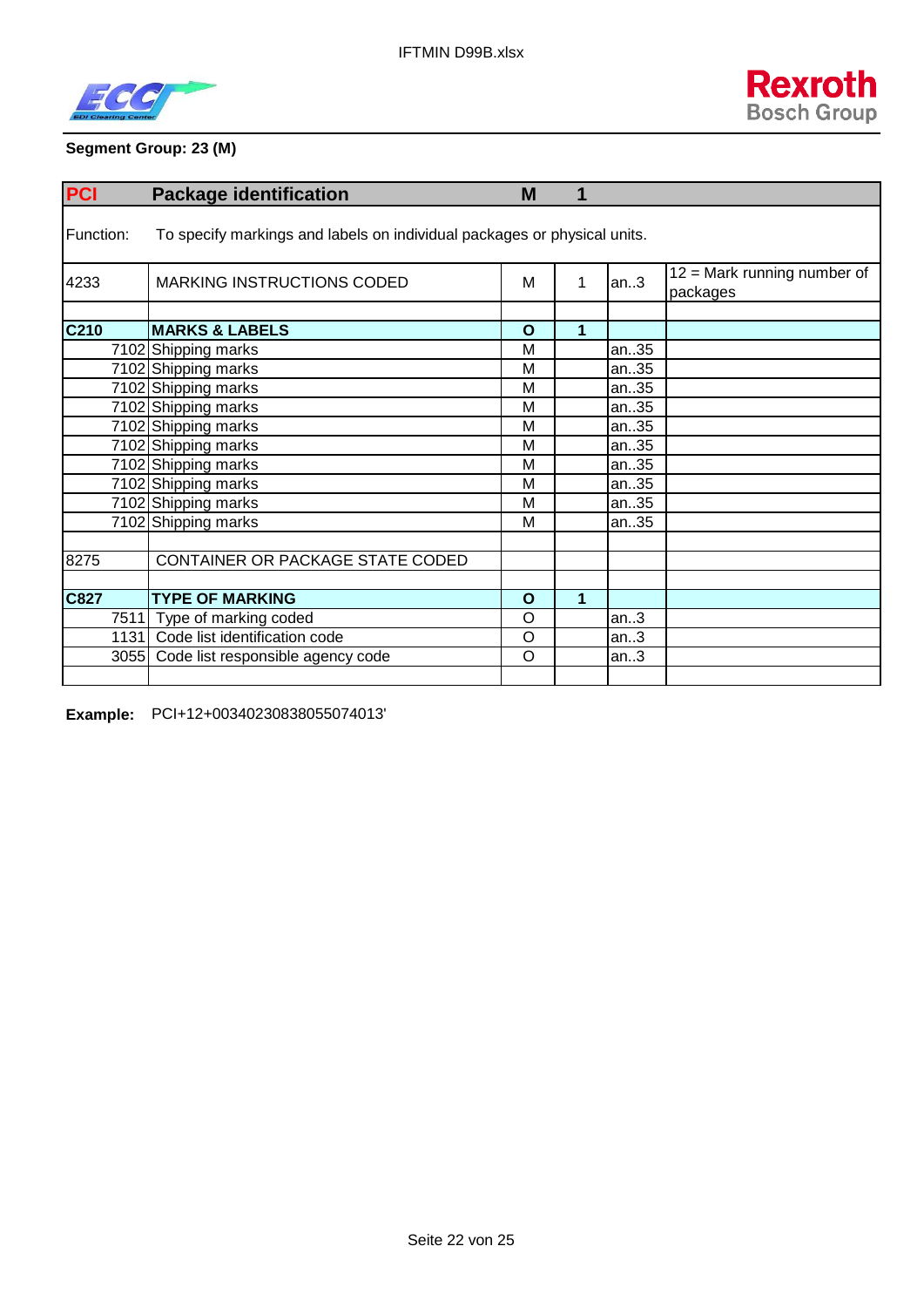IFTMIN D99B.xlsx





| <b>UNT</b> | Message trailer                                | M |        |                              |
|------------|------------------------------------------------|---|--------|------------------------------|
| Function:  | To end and check the completeness of a message |   |        |                              |
| 0074       | <b>INUMBER OF SEGMENTS IN THE MESSAGE</b>      | м | In $6$ | number of segments           |
|            |                                                |   |        |                              |
| 0062       | IMESSAGE REFERECNCE NUMBER                     | M | an.14  | message reference (like UNH) |

**Example:** UNT+15+00000910000001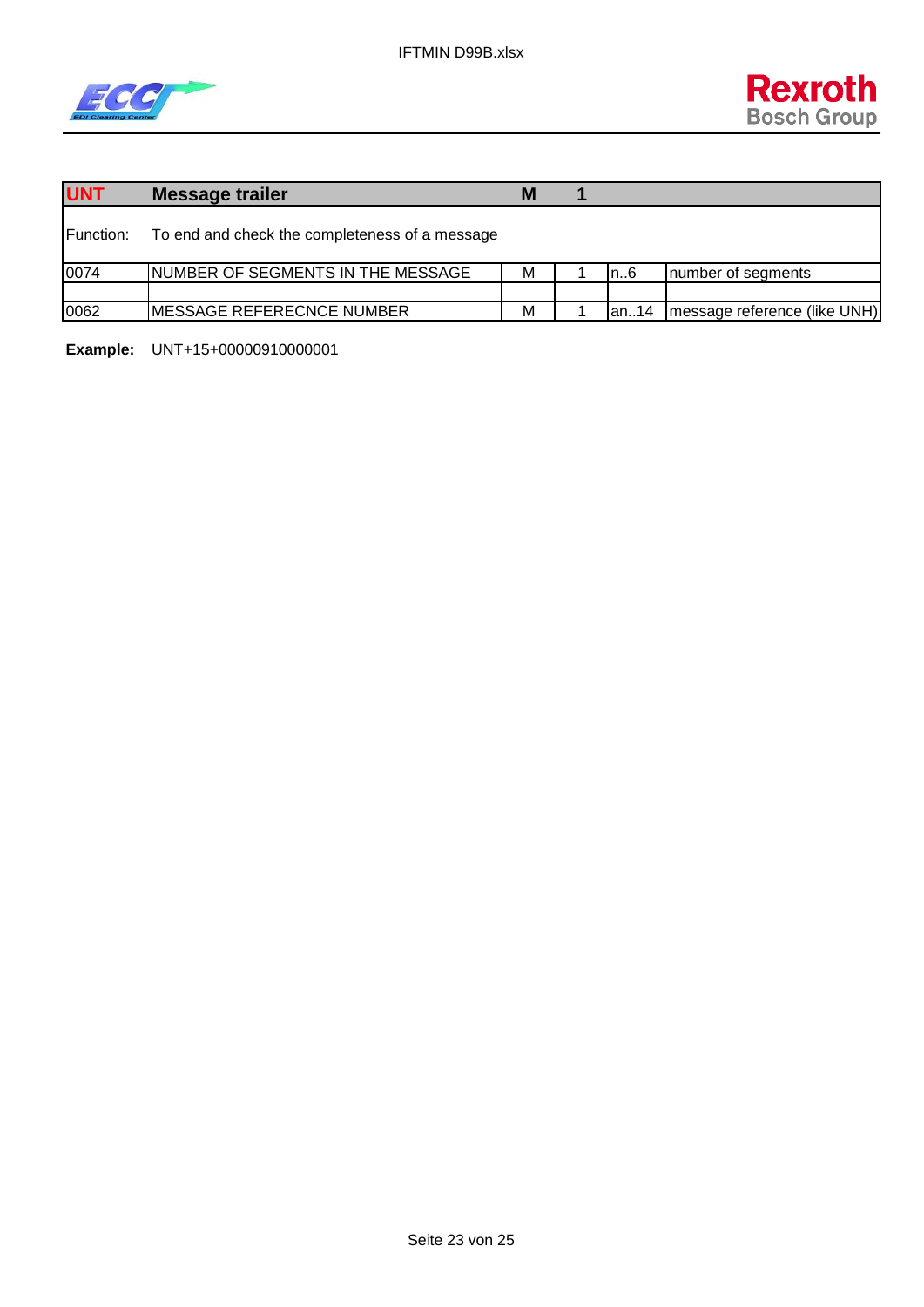



| <b>UNZ</b> | Interchange trailer                                 | M |    |                              |
|------------|-----------------------------------------------------|---|----|------------------------------|
| IFunction: | To end and check the completeness of an interchange |   |    |                              |
| 0036       | INTERCHANGE CONTROL COUNT                           | м | n6 | The count of the number of   |
|            |                                                     |   |    | messages                     |
|            |                                                     |   |    |                              |
| 0020       | IINTERCHANGE CONTROL REFERENCE                      | M |    | an14 dentical to 0020 in UNB |

**Example:** UNZ+1+00091